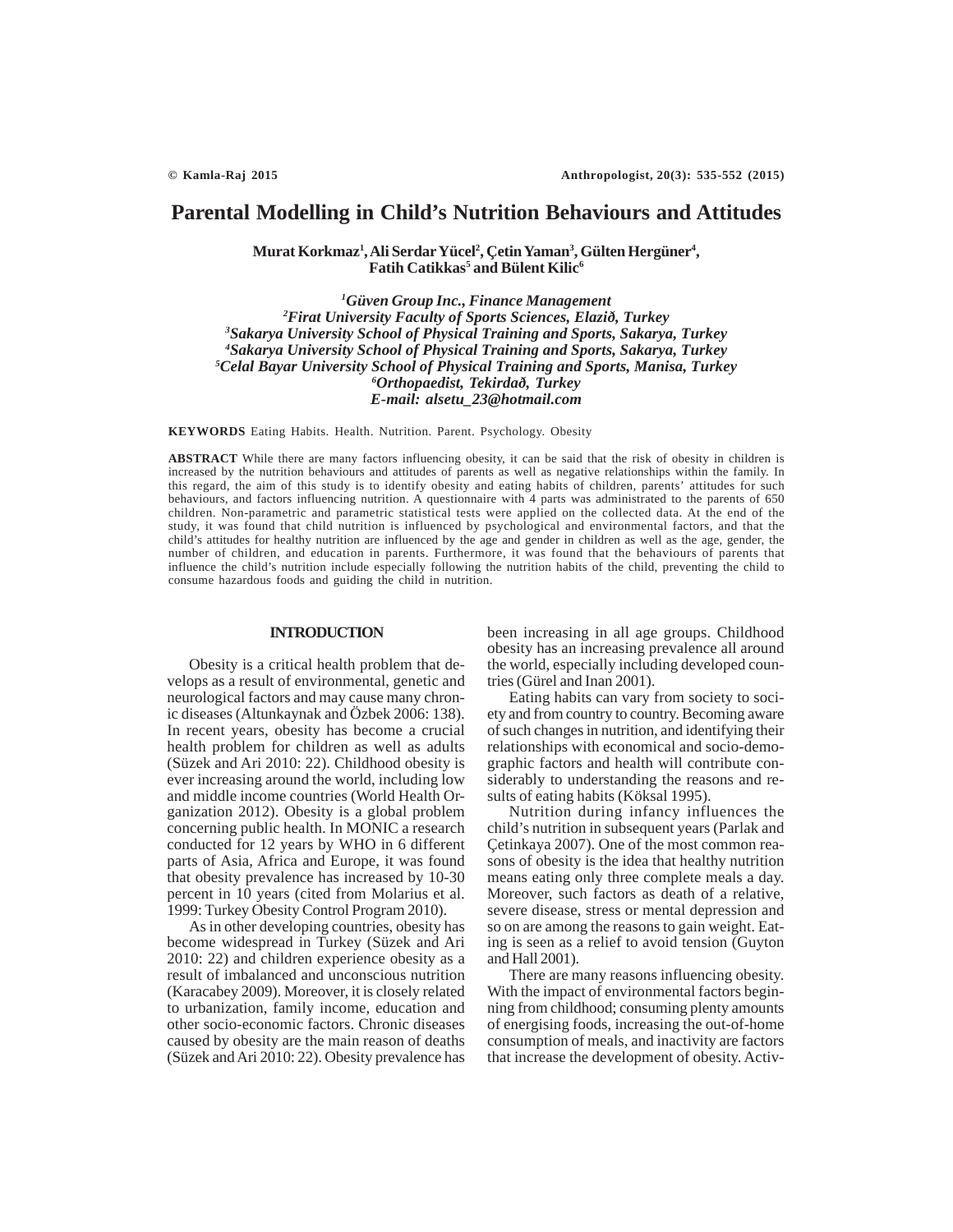ity and eating habits especially continuing in adulthood play an important role in childhood obesity (Klesges et al. 1991; cited from Birch and Davison 2001; Camci 2010). Eating habits of parents are nutrition models for the child. The degree of parents' physical activity also influences the activity of children. Children with inactive parents have a high chance to become inactive (Köksal and Özel 2008: 11).

 It is acknowledged that there is a relationship between obesity and psychological factors. Negative relationships between the mother, father and child can damage the mental structure of children and cause excessive eating (Babaoglu and Hatun 2002). Furthermore, the children of working mothers, who prepare for themselves, are also under the risk of obesity. Regulating and improving the nutrition of school-age children should become a national policy including the training of parents and community (cited from Aköz et al. 2007: Mentes et al. 2011: 965).

Healthy nutrition is possible by creating a process in which child and parent actively participate, parent decides for the child which food, where and when to eat and the child determines how much to eat (Yilmazbas and Gökçay 2013), namely by forming a relation between infant and parent in which verbal and non-verbal signs are received and interpreted. Development of mutual trust and commitment is in question in this relation. An infant not receiving a response from the parent, not reacting to the parent or not responding to the efforts of the parent experiences problems about sleep, nutrition or game hours. A parent not understanding the reactions of infant well (being hungry-full), not following the infant's emotions feeds the infant more or less (Hergüner and Gökçay 2007; Livingstone 1997).

Some of the previous research indicated that parents' way of nourishing children is related to the weight of children (Yeley 2003). The idea that obese infants are healthier and rewarding with foods is a good reinforcement increases severely the risk of obesity in children (Baughcum et al. 1998).

Interaction between the parent and child and surrounding environment influence obesity-related behaviours (Ebbeling et al. 2002). Family environment of the child influence many factors from food selection to development, from regular eating to diet and activity types. It also influences directly the weight of individual during childhood and adolescence (Nicklas et al. 2001).

These factors are important in that they influence diet and retain beginning from early years (Laing 2002). If the mother or father is choosy in eating and behaves queasily around food (if the child is continuously warned about not to spill the meal over herself/himself and not to spatter around), it becomes hard for the child to develop positive habits (Merdol 2008).

Nutritional habits of children are affected from various attributes of the family, social and cultural factors, economic situation, media and teacher factors (Osmanoglu 2011:106-110). In their study, Strauss and Knight argued that independent from demographic and socio-economic factors, children of obese mothers with low income and low cognitive stimulus have a higher risk of obesity. Strauss and Knight pointed out that future efforts for the prevention of childhood obesity should include adult education programs so that parents and surrounding environment can be influenced to reach children (cited from Strauss and Knight 1999: Camci 2010). Educational background of the mother and being in employment positively affects the infant and child nutrition as independent from the knowledge regarding the child nutrition. Types of strict nutrition not considering the inner dynamic of the child causes loss of appetite in children. Domestic problems, being stubborn and oral-motor problems of muscle development also cause problems in children as to starting complementary foods (Gökçay and Garipoglu 2002).

While there are many factors in the development of healthy nutrition behaviours, it is known that the most important effective group is socioeconomic status. Social and economic indicators including education level, income level, and occupation influence nutrition facilities and behaviours, and subsequently health condition. While behaviours causing obesity include especially excessive nutrition, malnutrition and insufficient physical activity (cited from Peterson et al. 2007; Ministry of Health, Preliminary Report 2013), there are also wealth and social conditions such as increased marketing of out-of home convenience food called "fast food" and easy access to this type of food, and spread of sedentary form of entertainment including watching television and video and playing computer games (French et al. 2009).

If individuals taking care of and feeding the child pays attention to appropriate nutritional behaviors, this will be important in prevention of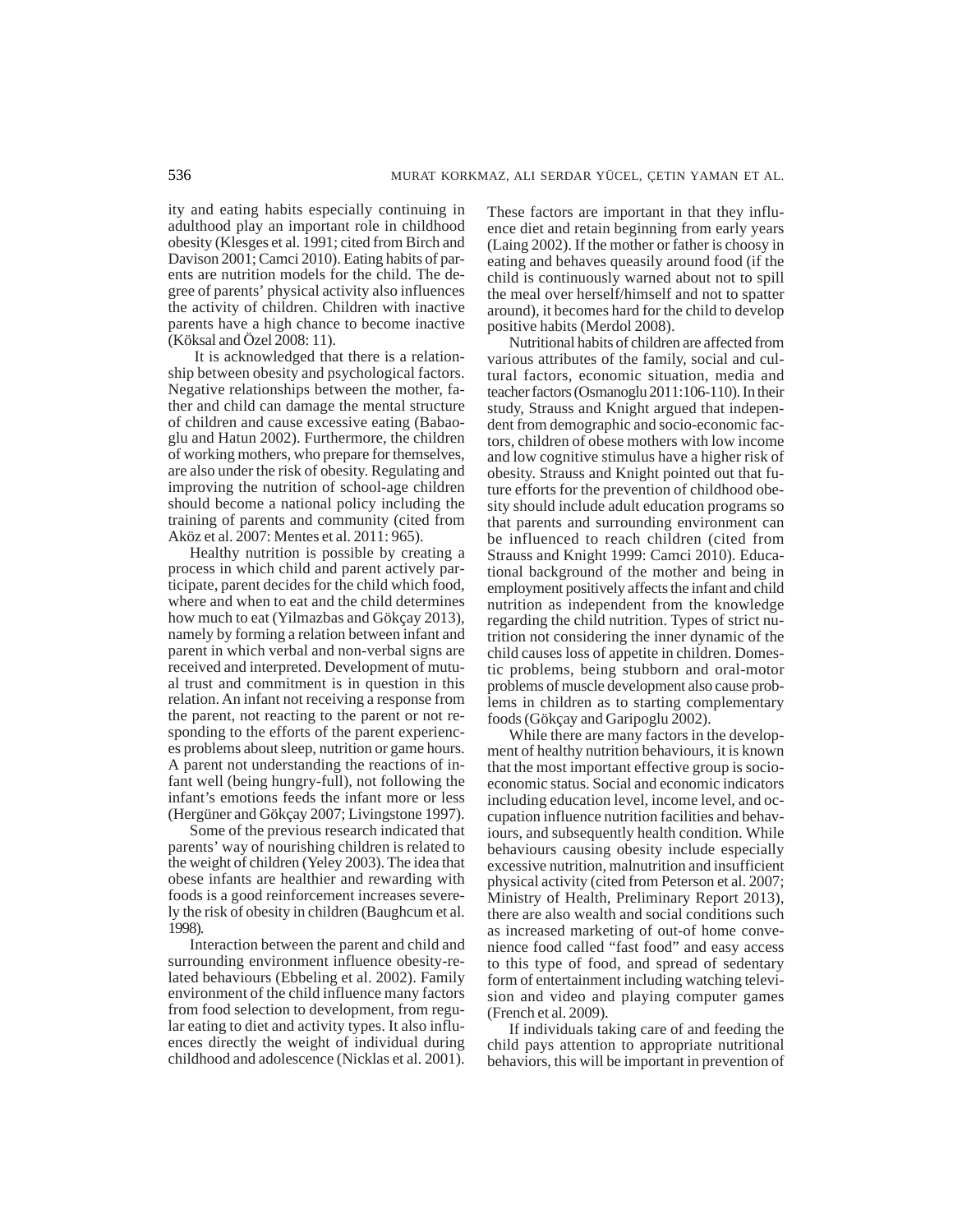negative nutritional behaviors in the child (Gökçay and Garipoglu 2002). According to Hamberlin et al. parents use foods as a mechanism to deal with their children (Hanberlin et al. 2002). Some families often use foods to strengthen the appropriate behaviours of their children. Apart from this, there are mother who use foods as bribe to calm down "cry-baby", relieve tantrum or improve good behaviours. Another case is to present sweets as reward in order to control child's behaviours. As a result, hypotheses are developed to support that such a way of nourishing children will cause problems in the perception of hunger or fullness signals (Baughcum et al. 2000).

Experimental research studies show that parents tend to control children's diet by limiting their access to food, increasing pressure on eating, and observing strictly the child's nutrition (cited from Camci 2010). Families influence the eating habits of children not only through the food they make available but also child nourishing strategies (such as telling the child what and how much to eat, finishing up the dish, and so on) (Golan and Weizman 2001).

While concerned and limitative attitudes of families cause children to have guilt, anxiety and limitation on their eating habits, scholars suggest that although excessive intervention by families is motivating for children, it may have negative influences on their development (cited from Camci 2010).

Therefore, children should be kept under supervision while eating their meals. Children shouldn't be warned about food at all while they are eating, the required warnings must be made before or after the meal. Stinging and offending words shouldn't be told to children when they don't eat. They shouldn't be punished about meal. While giving information or asking a question to mothers about the nutrition of children, it should be paid attention that the child is not there (Merdol 2008).

Another misbelief that parents have is that obesity passes to the child from family. The idea that the child will become like his/her mother/ father or relatives decreases the chance to see this case as a disease (Davis et al. 2000). Families' attitudes for nutrition influence obesity. High prevalence of children adopted by obese families to become obese is a finding as evidence to the impact of family environment (cited from Tezcan 2009).

Many scholars acknowledge the need to develop a model in order to ensure that families provide healthy types of food to their children, to create a balanced nutrition environment, or to gain healthy eating habits (cited from Camci 2010). Parents and teachers, as adults, should eat together with children, give information to them about the meal rules and set an example. Children should be taught to wash their hands before and after the meal, to wipe mouth and hands with napkin, to clean up the plate, to close the mouth while eating, to make a request if s/he wants something on the table and how to hold spoon and fork etc. (Cited from Yilmaz 1999 by Özyürek et al. 2013).

Obesity and psychological factors should not be considered as being separate from each other. Reasons such as negative relationships within the family, parent living apart, and negative behaviours and attitudes can have negative implications on the mental health of children. Such cases can also result in negative developments in their social environment, and they may become isolated, which may cause the child to increase eating behaviours and ultimately obesity. The fact that obesity has become widespread as a critical problem accelerated works for obesity control and research on this issue around the world and Turkey.

#### **MATERIAL AND METHODS**

The aim of this study is to identify obesity and eating habits of children as well as parents' attitudes to such behaviours. To this end, a questionnaire with 4 parts was administrated to the parents of 650 children. The questionnaire used in this study was adapted from the one having been used in a Master's thesis at the Graduate School of Health at Baskent University in 2010. Another part covering the psychological factors was added to the questionnaire, which is the Turkish version of the Child Feeding Questionnaire (CFQ) scale, and it was subject to a pretest. While preparing the psychological questions, its applicability for both parents and children was evaluated by experts, and it was decided that implementation would not cause any problems. Questions were asked to identify demographic characteristics of the participant parent in the first part of the questionnaire, demographic characteristics of the given child in the second part, the parent's behaviours and attitudes for his/her child's eating behaviours, and the mood of the participant during the given period in the fourth part. Non-parametric and parametric statistical tests were applied on the col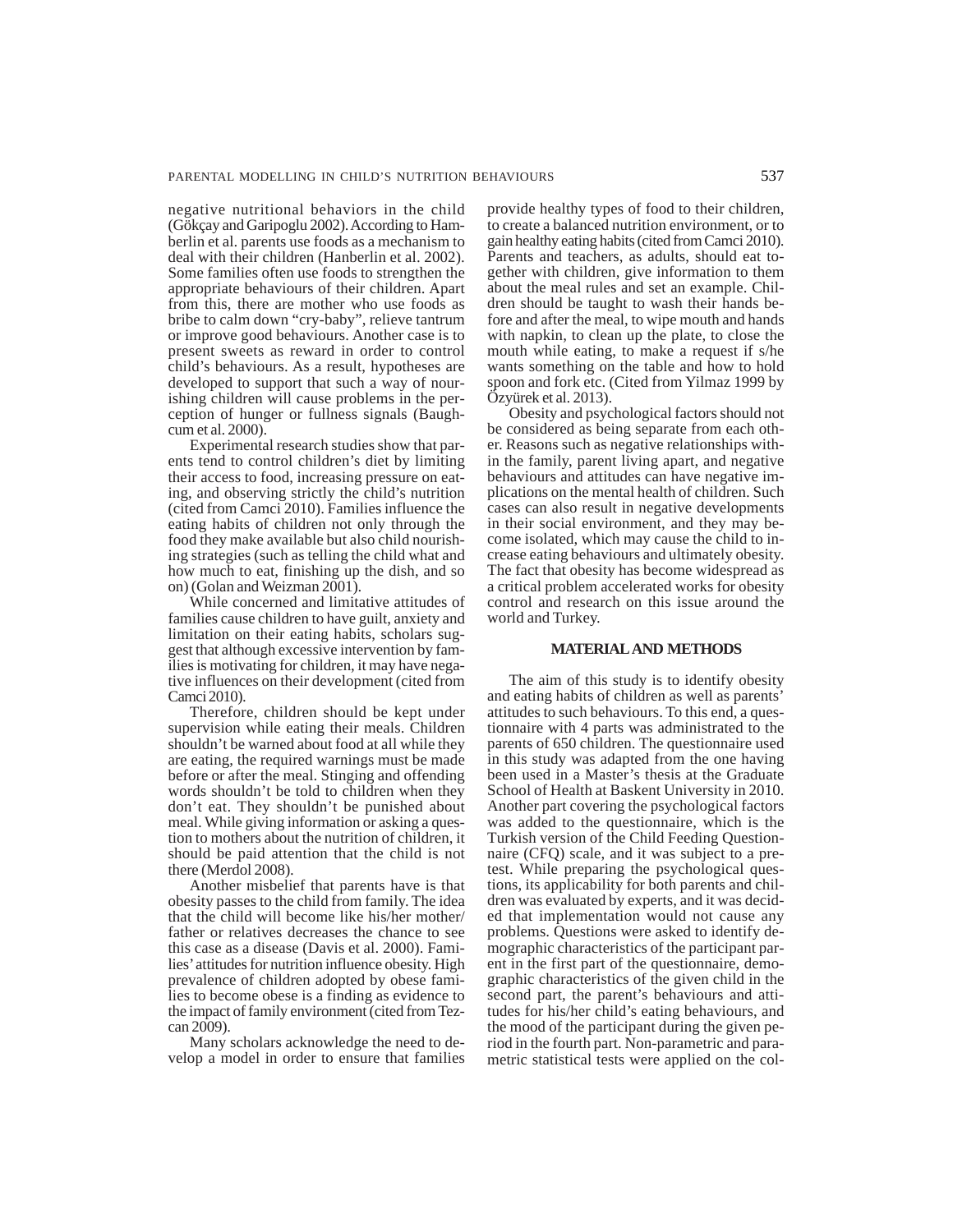lected data. At the end of the reliability analysis, it can be said that given Alpha  $= 0.790, 93$  items have a high level of reliability.

For analysis; descriptive statistics, reliability analysis, independent sampling t-test, ANO-VA factor analysis and Regression analysis were used. PASW 18.0 package program was used to analyze data obtained from the research. A significant level of 0.05 was taken as basis for the relationship and difference between variables.

#### **RESULTS**

When we look at the demographic statistics of the participants; 2 percent are aged between 18-25; 13 percent, 26-30; 17 percent, 31-35; 34 percent,  $36-40$ ; 18 percent,  $41-50$ ; and 16 percent, over 50. While 59 percent of them are female, 41 percent are male. 32 percent have one child, 44 percent two, 16 percent three, 7 percent four, and 2 percent more than four. While 2 percent qualify themselves as literate, 13 percent graduated from primary school, 18 percent, high school; 10 percent, college; 41 percent, university; 17 percent, Master's and Doctorate. A total of 20 percent of the participants are academicians, 41 percent, civil servants; 3 percent, retired; 2 percent, workers; and 34 percent have other occupations (Table 1).

Participants were asked to state their opinions on body weight and index. According to **Table 1: Demographic statistics of participants by age, gender, education and the number of children**

| Variables     |                      | N   | $\%$           |
|---------------|----------------------|-----|----------------|
| Age           | $18 - 25$            | 11  | $\overline{c}$ |
|               | $26 - 30$            | 84  | 13             |
|               | $31 - 35$            | 112 | 17             |
|               | $36 - 40$            | 223 | 34             |
|               | $41 - 50$            | 115 | 18             |
|               | 50 and over          | 105 | 16             |
| Gender        | Female               | 385 | 59             |
|               | Male                 | 265 | 41             |
| The Number    | -1                   | 208 | 32             |
| of Children 2 |                      | 284 | 44             |
|               | 3                    | 104 | 16             |
|               | 4                    | 44  | 7              |
|               | Over $4$             | 10  | $\frac{2}{2}$  |
| Education     | Literate             | 11  |                |
| level         | Primary school       | 84  | 13             |
|               | High school          | 115 | 18             |
|               | College              | 64  | 10             |
|               | University           | 264 | 41             |
|               | Master's - Doctorate | 112 | 17             |
| Occupation    | Academician          | 132 | 20             |
|               | Civil servant        | 265 | 41             |
|               | Retired              | 22  | 3              |
|               | Worker               | 10  | $\overline{c}$ |
|               | Other                | 221 | 34             |

the results obtained; while 18 percent weigh between 51-60 kilograms, 15 percent, 61-65; 11percent, 66-70; 20 percent, 71-75; 8 percent, 76-80; 19 percent, 81-90; 6 percent, 91-95; and 3 percent over 100. Of the population, 14 percent have a length of 150-160 cm, 31percent, 161-168 cm; 35percent, 169-175 cm; 16 percent, 176-180 cm; 3 percent, 181-190 cm. Results revealed that 3 percent are quite skinny, 10 percent, skinny; 52percent, normal; 26 percent, overweight; 9 percent, obese. While the rate of those who stated that their ideal weight is between 40-50kg is 5 percent, 25percent stated 51-60kg, 28 percent stated 61-70kg, 23 percent stated 70-75kg, 17 percent stated 76-80kg, and 3 percent stated 81-85kg. While 62 percent think of gaining/losing, 38percent do not do so. While 40 percent are thought to be overweight by others, 60 percent are not thought to be so. While 53 percent have attempted to lose weight at least once, 47 percent have not done so (Table 2).

**Table 2: Demographic characteristics of participants by weight and length**

| Variables        |              | N   | $\%$           |
|------------------|--------------|-----|----------------|
| Weight           | $51 - 60$    | 114 | 18             |
|                  | 61-65        | 95  | 15             |
|                  | 66-70        | 74  | 11             |
|                  | $71 - 75$    | 128 | 20             |
|                  | 76-80        | 52  | 8              |
|                  | 81-90        | 125 | 19             |
|                  | $91 - 95$    | 42  | 6              |
|                  | 100 and over | 20  | 3              |
| Length           | 150-160      | 91  | 14             |
|                  | 161-168      | 201 | 31             |
|                  | 169-175      | 230 | 35             |
|                  | 176-180      | 107 | 16             |
|                  | 181-190      | 21  | 3              |
| What do You      | Skinny       | 21  | 3              |
| Think of         | Slim         | 64  | 1 <sub>0</sub> |
| Your             | Normal       | 336 | 52             |
| Weight?          | Overweight   | 169 | 26             |
|                  | Obese        | 60  | 9              |
| What is Your     | $40 - 50$    | 30  | 5              |
| Ideal            | $51 - 60$    | 165 | 25             |
| Weight?          | $61 - 70$    | 179 | 28             |
|                  | $71 - 75$    | 147 | 23             |
|                  | 76-80        | 108 | 17             |
|                  | $81 - 85$    | 21  | 3              |
| Do You Think     | Yes          | 406 | 62             |
| of Gaining       | No           | 244 | 38             |
| or Losing        |              |     |                |
| Weight?          |              |     |                |
| Are You Told     | Yes          | 260 | 40             |
| to be Over-      | No           | 390 | 60             |
| <i>weight by</i> |              |     |                |
| Others?          |              |     |                |
| Have You Ever    | Yes          | 347 | 53             |
| Attempted to     | No           | 303 | 47             |
| Lose Weight?     |              |     |                |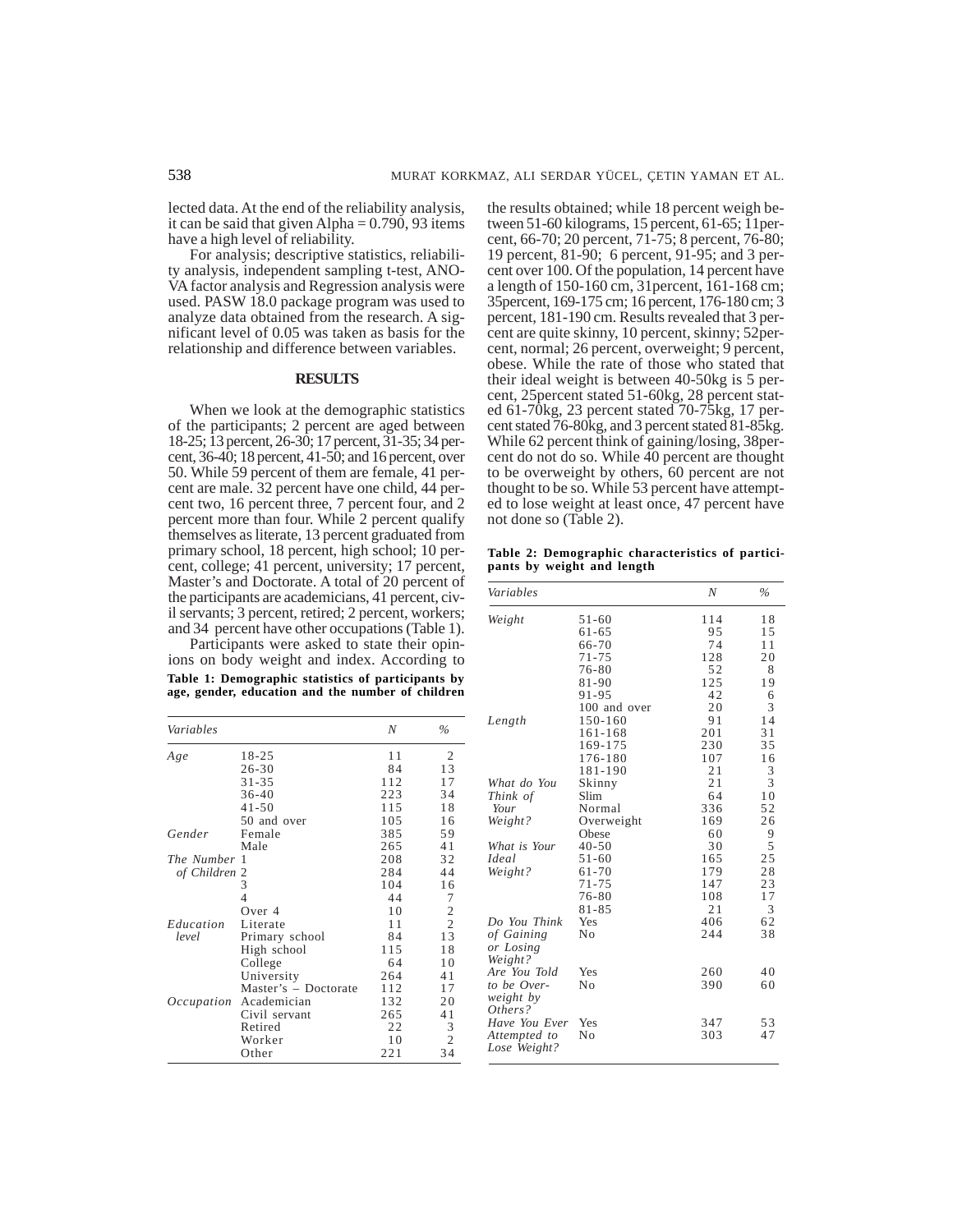When we look at the weight habits of the participants; in order to gain or lose weight in a month, while 53 percent consumed less food, 13 percent consumed less fat, 5 percent consumed less calories, 20 percent did exercise, 5 percent used weightloss pills, and 3 percent did not consume food after 20:30. Of the population, 71 percent did not consume any vitamin, mineral or other supplements, 16 percent consumed these less than two times a week, 10 percent consumed these two to four times a week, and 3 percent consumed these five to seven times a week. While 31percent smoke, 69 percent do not smoke. While 21 percent of those who smoke consume 1 to 5 cigarettes a day, 27percent 6 to 10, 21percent 11 to 15, 21percent 16 to 20, 5 percent 21 to 30, 5 percent over 50. Of the population, 21percent consume cigarette since it pre-

vents gaining weight while 11percent consume alcohol. While 45 percent of those who consume alcohol drink every day, 27 percent stated that there is no specific period, 27 percent stated that they do not drink frequently. 48 percent stated that they have an active life compared to peers, 36 percent stated that they are at the same level, 16 percent stated that they are more active. While 16 percent exercise regularly, 84 percent do not exercise (Table 3).

When we look at the characteristics of children of the participants; 37 percent are aged between 3-8, 24 percent 9-10, 20 percent 11-15, 3 percent 16-18, and 14 percent over 18. Of the population, 49 percent are girls, and 51 percent, boys. Also, 20 percent weigh 10-20 kilograms, 16 percent, 16-20kg; 13 percent, 21-25kg; 8 percent,

**Table 3: Statistics of participants by their weight habits**

|  |                                      |  |  | Table 4: Statistics of the characteristics of children |
|--|--------------------------------------|--|--|--------------------------------------------------------|
|  | of the parents included in the study |  |  |                                                        |

| <i>Items</i>          |                        | $\cal F$ | $\%$           |
|-----------------------|------------------------|----------|----------------|
| What Did You          | Consumed less food     | 342      | 53             |
| do to Gain or         | Consumed less far      | 86       | 13             |
| Lose Weight in        | Consumed less calories | 31       | 5              |
| the Last Month?       | Consumed less calories | 11       | $\overline{c}$ |
|                       | Did exercise           | 128      | 20             |
|                       | Used weight-loss pills | 31       | 5              |
|                       | Did not consume food   | 21       | 3              |
|                       | after 20:30            |          |                |
| How Many Times        | Never                  | 460      | 71             |
| a Week do You         | Less than 2 times      | 106      | 16             |
| Consume Vitamin.      | 2-4 times              | 62       | 10             |
| Mineral or Other      | 5-7 times              | 22       | 3              |
| Supplements?          |                        |          |                |
| Do You Smoke?         | Yes                    | 201      | 31             |
|                       | No                     | 449      | 69             |
| How Many              | $1 - 5$                | 42       | 21             |
| Cigarettes do         | $6 - 10$               | 54       | 27             |
| You Consume           | $11 - 15$              | 42       | 21             |
| a Day?                | $16 - 20$              | 43       | 21             |
|                       | $21 - 30$              | 10       | 5              |
|                       | 50 and over            | 10       | 5              |
| I Consume             | Yes                    | 42       | 21             |
| Cigarette Since       | Nο                     | 159      | 79             |
| it Prevents           |                        |          |                |
| Gaining Weight        |                        |          |                |
| Do You Consume        | Yes                    | 73       | 11             |
| Alcohol?              | No                     | 577      | 89             |
| How Often Do          | Everyday               | 33       | 45             |
| You Consume           | No specific period     | 20       | 27             |
| Alcohol               | Not frequently/seldom  | 20       | 27             |
| Could You             | More active            | 314      | 48             |
| Describe Your         | At the same level      | 233      | 36             |
| Activity Level        | Less active            | 103      | 16             |
| Compared to           |                        |          |                |
| Other Individuals Yes |                        | 107      | 16             |
| at Your Age?          | Nο                     | 543      | 84             |
| Do You do             |                        |          |                |
| Exercise              |                        |          |                |
| Regularly?            |                        |          |                |
|                       |                        |          |                |

| <i>Items</i>        |                 | F   | $\%$           |
|---------------------|-----------------|-----|----------------|
| Age                 | $3 - 8$         | 243 | 37             |
|                     | $9 - 10$        | 159 | 24             |
|                     | $11 - 15$       | 133 | 20             |
|                     | $16 - 18$       | 21  | 3              |
|                     | Over 18         | 94  | 14             |
| Gender              | Girl            | 316 | 49             |
|                     | Boy             | 334 | 51             |
| Weight              | $10 - 15$       | 127 | 20             |
|                     | $16 - 20$       | 105 | 16             |
|                     | $21 - 25$       | 85  | 13             |
|                     | $26 - 30$       | 54  | 8              |
|                     | $31 - 40$       | 84  | 13             |
|                     | $41 - 50$       | 51  | 8              |
|                     | $51 - 60$       | 60  | 9              |
|                     | $61 - 70$       | 63  | 10             |
|                     | $71 - 80$       | 10  | $\overline{2}$ |
|                     | $81 - 90$       | 11  | $\overline{c}$ |
| Length              | $80-100$ cm     | 105 | 16             |
|                     | 101-120 cm      | 127 | 20             |
|                     | 121-130 cm      | 74  | 11             |
|                     | 131-140 cm      | 75  | 12             |
|                     | 141-150 cm      | 43  | 7              |
|                     | 151-160 cm      | 51  | 8              |
|                     | 161-170 cm      | 81  | 12             |
|                     | 171-180 cm      | 62  | 10             |
|                     | 181-190 cm      | 22  | 3              |
|                     | 190 cm and over | 10  | $\overline{c}$ |
| Does S/He Have      | No              | 650 | 100            |
| A Natal or Meta-    |                 |     |                |
| bolic Disease       |                 |     |                |
| Such as "Heart,     |                 |     |                |
| Cystic, Fibrosis,   |                 |     |                |
| Phenylketonuria" No |                 | 650 | 100            |
| Does S/He Follow    |                 |     |                |
| a Specific Nutri-   |                 |     |                |
| tion Schedule or    |                 |     |                |
| Diet?               |                 |     |                |
| Is There a Drug     | Yes             | 21  | 3              |
| S/He Uses           |                 |     |                |
| Regularly?          | N <sub>O</sub>  | 629 | 97             |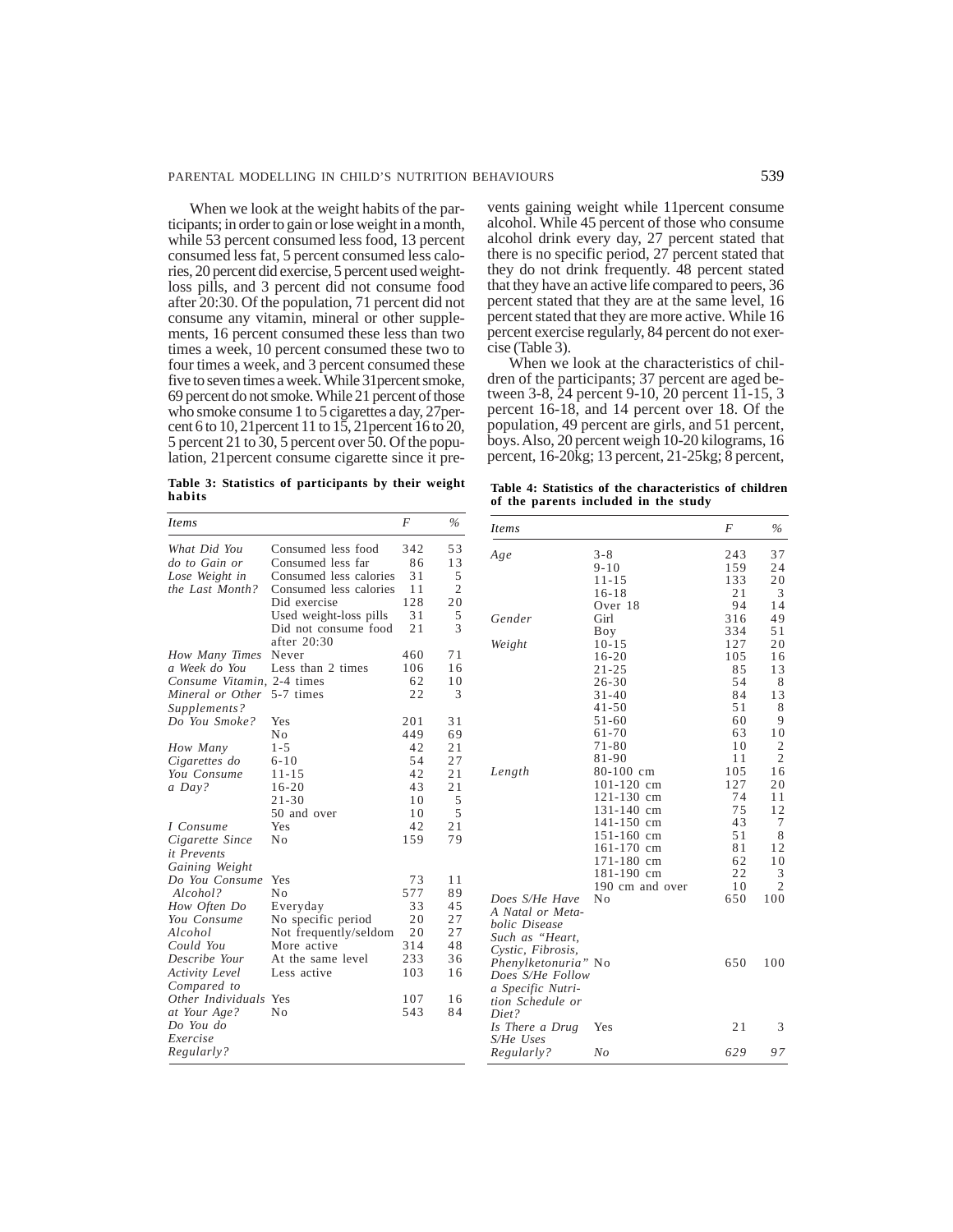|  | Table 5: Factor loads of the scale |  |  |
|--|------------------------------------|--|--|
|  |                                    |  |  |

| <i>Items</i> |                                                                                                                                                                        |                | Component      |               |
|--------------|------------------------------------------------------------------------------------------------------------------------------------------------------------------------|----------------|----------------|---------------|
|              |                                                                                                                                                                        | $\overline{1}$ | $\mathfrak{D}$ | $\mathcal{E}$ |
| 3.           | When I punish my child, s/he changes eating behaviours.                                                                                                                | .904           |                |               |
|              | 2. If my child is angry and feels under psychological pressure, s/he consumes more food.                                                                               | .781           |                |               |
|              | 12. I believe that my child should definitely receive psychological help as well as seeing<br>a nutritionist to ensure healthy nutrition.                              | .588           |                |               |
|              | 13. I think that sweets cause psychological addiction.                                                                                                                 | .467           |                |               |
| 10.          | If I follow my child for healthy nutrition, this causes unconfidence in him/her.                                                                                       |                | .692           |               |
| 1.           | If I put pressure on my child, s/he changes eating behaviours.                                                                                                         |                | .597           |               |
|              | 11. I think that the psychological condition of my child in terms of eating is influenced<br>negatively by the environment and relationships with surrounding people.  |                | .561           |               |
|              | 6-. Eating and drinking advertisements on television and audiovisual aids influence<br>negatively the psychological habits of my child for eating.                     |                | .522           |               |
| 8.           | I think that there are psychological problems behind the eating behaviours<br>of my child.                                                                             |                | .510           |               |
|              | 14. I believe that adding statements on some unhealthy foods and drinks about their<br>inconvenience for the health will be useful psychologically for the individual. |                | .394           |               |
| 9.           | I observe that when I change the nutrition habit of my child or want him/her to<br>eat healthier foods, s/he loses respect for me.                                     |                |                | .745          |
| 7.           | When I attempt to replace the foods that my child likes with the ones that are<br>healthier, this causes inconveniences in his/her attitude to me.                     |                |                | .614          |
| 4.           | When I hide the foods my child likes to eat most, this causes violence and<br>aggressiveness in his/her attitudes to me.                                               |                |                | .474          |
| 5.           | If I eat or drink something while my child is not with me, s/he gets a feeling that<br>I do not like him/her.                                                          |                |                | .451          |

26-30kg; 13 percent, 31-40kg; 8 percent, 41-50kg; 9 percent, 51-60kg; 10 percent, 61-70kg; 2 percent, 71-80kg; and 2 percent, 81-90kg. Also, 16 percent have a length of 80-100 cm, 20 percent, 101-120 cm; 11 percent, 121-130 cm; 12 percent, 131-140 cm; 7 percent, 141-150 cm; 8 percent, 151- 160 cm; 12 percent, 161-170 cm; 10 percent, 171- 180 cm; 3 percent, 181-190 cm; and 2 percent over 190 cm. None of the children of the parents who participated in the study has a natal or metabolic disease to impact growth or food consume. While 3percent of them use drugs regularly, 97 percent do not use drugs (Table 4).

#### **Factor Analysis**

Fourteen questions with scale intended to explain the factors that influence psychologically the nutrition behaviours of the children of the participants were subjected to factor analysis, in order to be used for further analysis. As a result

**Table 6: Factors and item groups**

| Item group (variables)                    | Factor name |
|-------------------------------------------|-------------|
| Psychological factors in child nutrition  | Factor 1    |
| Environmental factors in child nutrition  | Factor 2    |
| Child's attitude toward healthy nutrition | Factor 3    |

of the factor analysis, 14 questions were reduced to 3 different aspects. Below are these aspects (Tables 5 and 6).

### *H1: Factors Do Not Differ According to the Age of Children Included in This Study*

When the factors obtained according to the age of children included in this study are analyzed, it is seen that Sig. Tail probability values are lower than 0. 05. Thus, H0 hypothesis for these factors will be rejected. The age of children plays a role in the psychological and environmental factors of child nutrition as well as their attitudes toward healthy nutrition (Table 7).

## *H2: Factors Do Not Differ According to the Gender of Children Included in This Study*

When the factors obtained according to the gender of children included in this study are analyzed, it is seen that Sig. Tail probability values are lower than 0.05 for numbers 1. and 3. factors. Thus, H0 hypothesis for these factors will be rejected. The age of children plays a role in the psychological factors of child nutrition as well as their attitudes toward healthy nutrition (Table 8).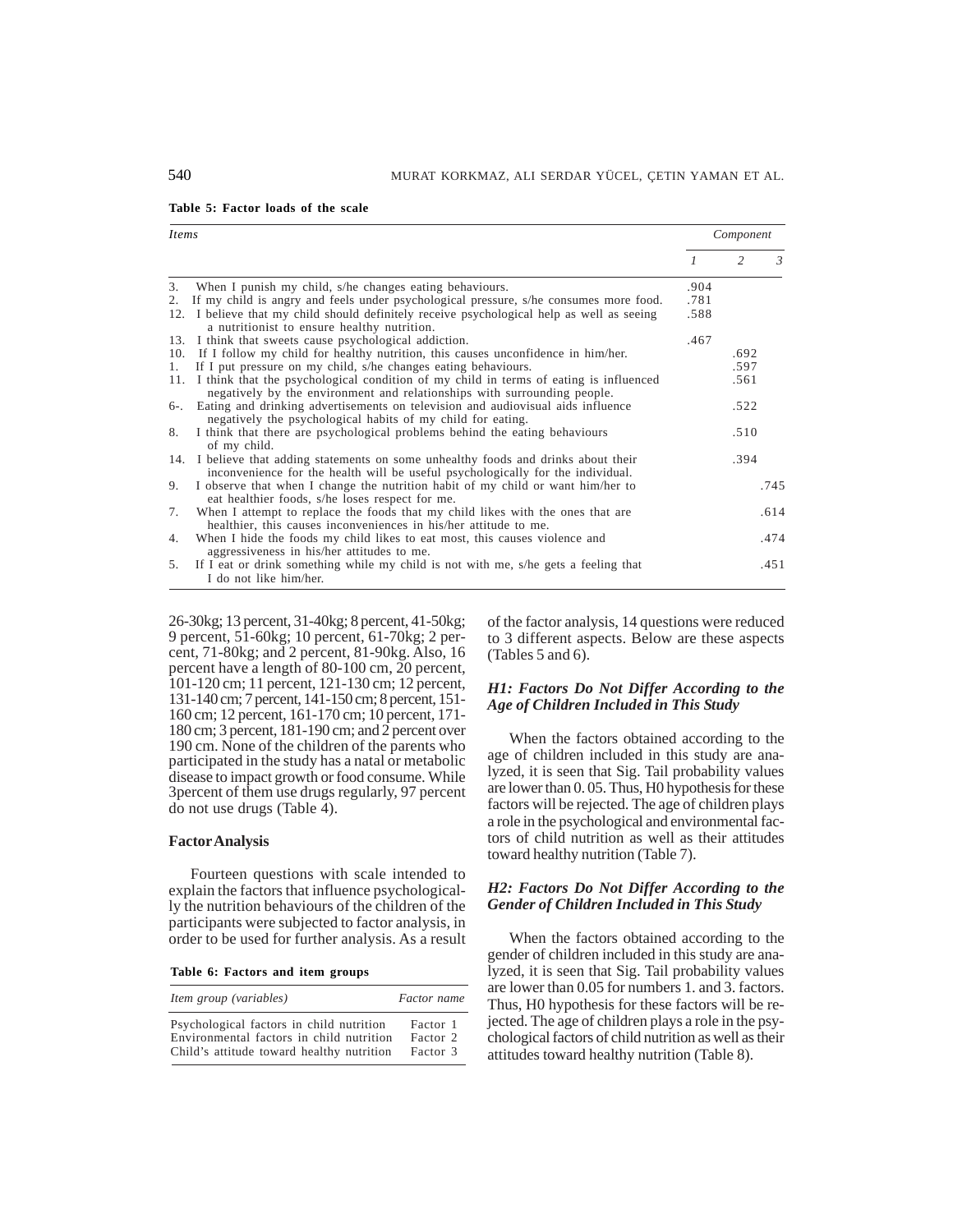|                                     |  |  |  | Table 7: Anova test of the psychological and environmental factors in child nutrition as well as |  |  |  |  |
|-------------------------------------|--|--|--|--------------------------------------------------------------------------------------------------|--|--|--|--|
| nutrition attitudes by age variable |  |  |  |                                                                                                  |  |  |  |  |

| <i>Factors</i>           |                | Sum of<br>squares | Df  | Mean<br>squares | F      | Sig. |
|--------------------------|----------------|-------------------|-----|-----------------|--------|------|
| Psychological Factors    | Between groups | 47.226            | 4   | 11.807          | 12.655 | .000 |
| in Child Nutrition       | Within groups  | 601.774           | 645 | .933            |        |      |
|                          | Total          | 649.000           | 649 |                 |        |      |
| Environmental Factors    | Between groups | 17.392            | 4   | 4.348           | 4.440  | .002 |
| in Child Nutrition       | Within groups  | 631.608           | 645 | .979            |        |      |
|                          | Total          | 649.000           | 649 |                 |        |      |
| Child's Attitude Toward  | Between groups | 27.136            | 4   | 6.784           | 7.036  | .000 |
| <b>Healthy Nutrition</b> | Within groups  | 621.864           | 645 | .964            |        |      |
|                          | Total          | 649.000           | 649 |                 |        |      |

**Table 8: Anova test of the psychological and environmental factors in child nutrition as well as nutrition attitudes by gender variable**

| Factors                                                            |                                | Levene's<br>Test for<br>Equality<br>of Vari-<br>ances |      | <i>t-test for Equality of Means</i> |                                  |       |                                   |               |  |
|--------------------------------------------------------------------|--------------------------------|-------------------------------------------------------|------|-------------------------------------|----------------------------------|-------|-----------------------------------|---------------|--|
|                                                                    |                                | $\boldsymbol{F}$                                      | Sig. | T                                   | Df                               | Sig.  | Mean<br>(2-tailed) difference     | Std.<br>error |  |
| <i>Psychological Factors</i> Equal variances<br>in Child Nutrition | assumed                        | 19.364 .000                                           |      | $-1.517$ 648                        |                                  |       | $.130 - .11890207$                | .07839806     |  |
|                                                                    | Equal variances<br>not assumed |                                                       |      |                                     |                                  |       | $-1.522$ 645.127 .129 $-11890207$ | .07813353     |  |
| <i>Environmental Factors</i> Equal variances<br>in Child Nutrition | assumed                        | .076.783                                              |      | 4.109 648                           |                                  | .000. | .31861770                         | .07753329     |  |
|                                                                    | Equal variances<br>not assumed |                                                       |      |                                     | 4.108 645.001                    | .000. | .31861770                         | .07756060     |  |
| Child's Attitude<br>Toward Healthy                                 | Equal variances<br>assumed     | 6.377 .012                                            |      | $-2.111$ 648                        |                                  | .035  | $-16523493$ 07826838              |               |  |
| <b>Nutrition</b>                                                   | Equal variances<br>not assumed |                                                       |      |                                     | $-2.099$ 606.025.036 $-16523493$ |       |                                   | .07872333     |  |

**Table 9: Anova test of the psychological and environmental factors in child nutrition as well as nutrition attitudes by the age of parents variable**

| Factors                  |                | Sum of<br>squares | Df  | Mean<br>squares | F      | Sig.  |
|--------------------------|----------------|-------------------|-----|-----------------|--------|-------|
| Psychological Factors    | Between groups | 81.506            | 5   | 16.301          | 18.499 | .000  |
| in Child Nutrition       | Within groups  | 567.494           | 644 | .881            |        |       |
|                          | Total          | 649.000           | 649 |                 |        |       |
| Environmental Factors in | Between groups | 43.988            | 5   | 8.798           | 9.365  | .000. |
| Child Nutrition          | Within groups  | 605.012           | 644 | .939            |        |       |
|                          | Total          | 649.000           | 649 |                 |        |       |
| Child's Attitude Toward  | Between groups | 45.450            | 5   | 9.090           | 9.699  | .000. |
| <b>Healthy Nutrition</b> | Within groups  | 603.550           | 644 | .937            |        |       |
|                          | Total          | 649.000           | 649 |                 |        |       |

## *H3: Factors Do Not Differ According to the Age of Participants*

When the factors obtained according to the age of participants are analyzed, it is seen that Sig. Tail probability values are lower than 0.05. Thus, H0 hypothesis for these factors will be rejected. The age of participants plays a role in the psychological and environmental factors of child nutrition as well as their attitudes toward healthy nutrition (Table 9).

#### *H4: Factors Do Not Differ According to the Gender of Participants*

When the factors obtained according to the gender of participants are analyzed, it is seen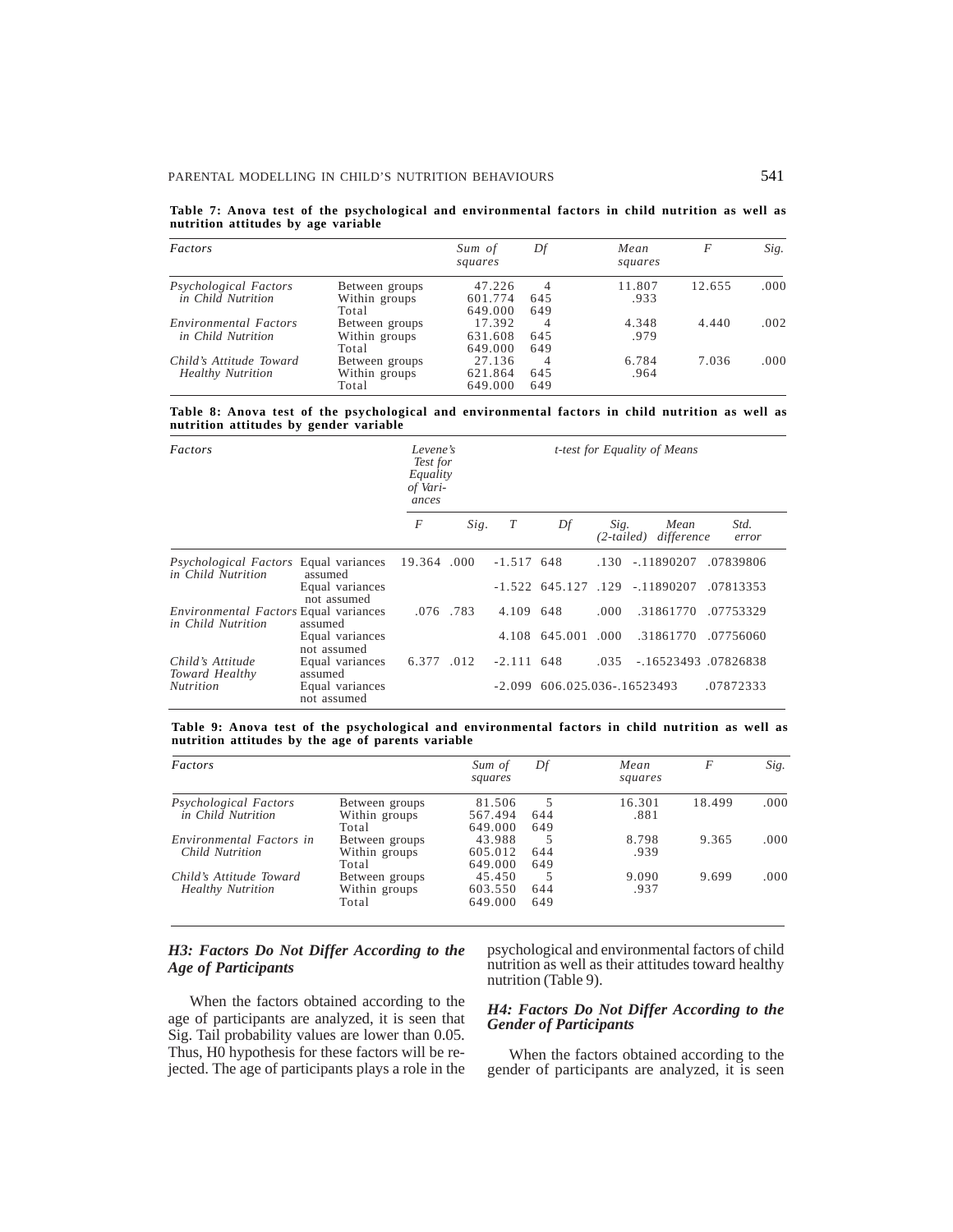|  |                                                       |  |  |  |  |  | Table 10: Anova test of the psychological and environmental factors in child nutrition as well as |  |  |
|--|-------------------------------------------------------|--|--|--|--|--|---------------------------------------------------------------------------------------------------|--|--|
|  | nutrition attitudes by the gender of parents variable |  |  |  |  |  |                                                                                                   |  |  |

| Factors                  |                | Sum of<br>squares | Df  | Mean<br>squares | F      | Sig.  |
|--------------------------|----------------|-------------------|-----|-----------------|--------|-------|
| Psychological Factors in | Between groups | 54.937            |     | 54.937          | 59.925 | .000. |
| Child Nutrition          | Within groups  | 594.063           | 648 | .917            |        |       |
|                          | Total          | 649.000           | 649 |                 |        |       |
| Environmental Factors in | Between groups | .829              |     | .829            | .829   | .363  |
| Child Nutrition          | Within groups  | 648.171           | 648 | 1.000           |        |       |
|                          | Total          | 649.000           | 649 |                 |        |       |
| Child's Attitude Toward  | Between groups | 9.929             |     | 9.929           | 10.067 | .002  |
| <b>Healthy Nutrition</b> | Within groups  | 639.071           | 648 | .986            |        |       |
|                          | Total          | 649.000           | 649 |                 |        |       |

**Table 11: Anova test of the psychological and environmental factors in child nutrition as well as nutrition attitudes by the number of children of participants variable**

| Factors                  |                | Sum of<br>squares | Df  | Mean<br>squares | F      | Sig.  |
|--------------------------|----------------|-------------------|-----|-----------------|--------|-------|
| Psychological Factors in | Between groups | 22.198            | 4   | 5.549           | 5.711  | .000. |
| Child Nutrition          | Within groups  | 626.802           | 645 | .972            |        |       |
|                          | Total          | 649.000           | 649 |                 |        |       |
| Environmental Factors in | Between groups | 41.955            | 4   | 10.489          | 11.145 | .000. |
| Child Nutrition          | Within groups  | 607.045           | 645 | .941            |        |       |
|                          | Total          | 649.000           | 649 |                 |        |       |
| Child's Attitude Toward  | Between groups | 45.513            | 4   | 11.378          | 12.161 | .000. |
| <b>Healthy Nutrition</b> | Within groups  | 603.487           | 645 | .936            |        |       |
|                          | Total          | 649.000           | 649 |                 |        |       |

**Table 12: Anova test of the psychological and environmental factors in child nutrition as well as nutrition attitudes by the education level of participants variable**

| Factors                  |                | Sum of<br>squares | Df  | Mean<br>squares | F      | Sig. |
|--------------------------|----------------|-------------------|-----|-----------------|--------|------|
| Psychological Factors in | Between groups | 83.566            | 5   | 16.713          | 19.036 | .000 |
| Child Nutrition          | Within groups  | 565.434           | 644 | .878            |        |      |
|                          | Total          | 649.000           | 649 |                 |        |      |
| Environmental Factors in | Between groups | 17.615            | 5   | 3.523           | 3.593  | .003 |
| Child Nutrition          | Within groups  | 631.385           | 644 | .980            |        |      |
|                          | Total          | 649.000           | 649 |                 |        |      |
| Child's Attitude Toward  | Between groups | 46.094            | 5   | 9.219           | 9.847  | .000 |
| <b>Healthy Nutrition</b> | Within groups  | 602.906           | 644 | .936            |        |      |
|                          | Total          | 649.000           | 649 |                 |        |      |

that Sig. Tail probability values are lower than 0.05 for numbers 1. and 3. factors. Thus, H0 hypothesis for these factors will be rejected. The gender of participants plays a role in the psychological and environmental factors of child nutrition as well as their attitudes toward healthy nutrition (Table 10).

### *H5: Factors Do Not Differ According to the Number of Children the Participants Have*

When the factors obtained according to the number of children the participants have are analyzed, it is seen that Sig. Tail probability values are lower than 0.05 for all factors. Thus, H0 hypothesis for these factors will be rejected. The number of children the participants have plays a role in the psychological and environmental factors of child nutrition as well as their attitudes toward healthy nutrition (Table 11).

### *H6: Factors Do Not Differ According to the Education Level of Participants*

When the factors obtained according to the education level of participants are analyzed, it is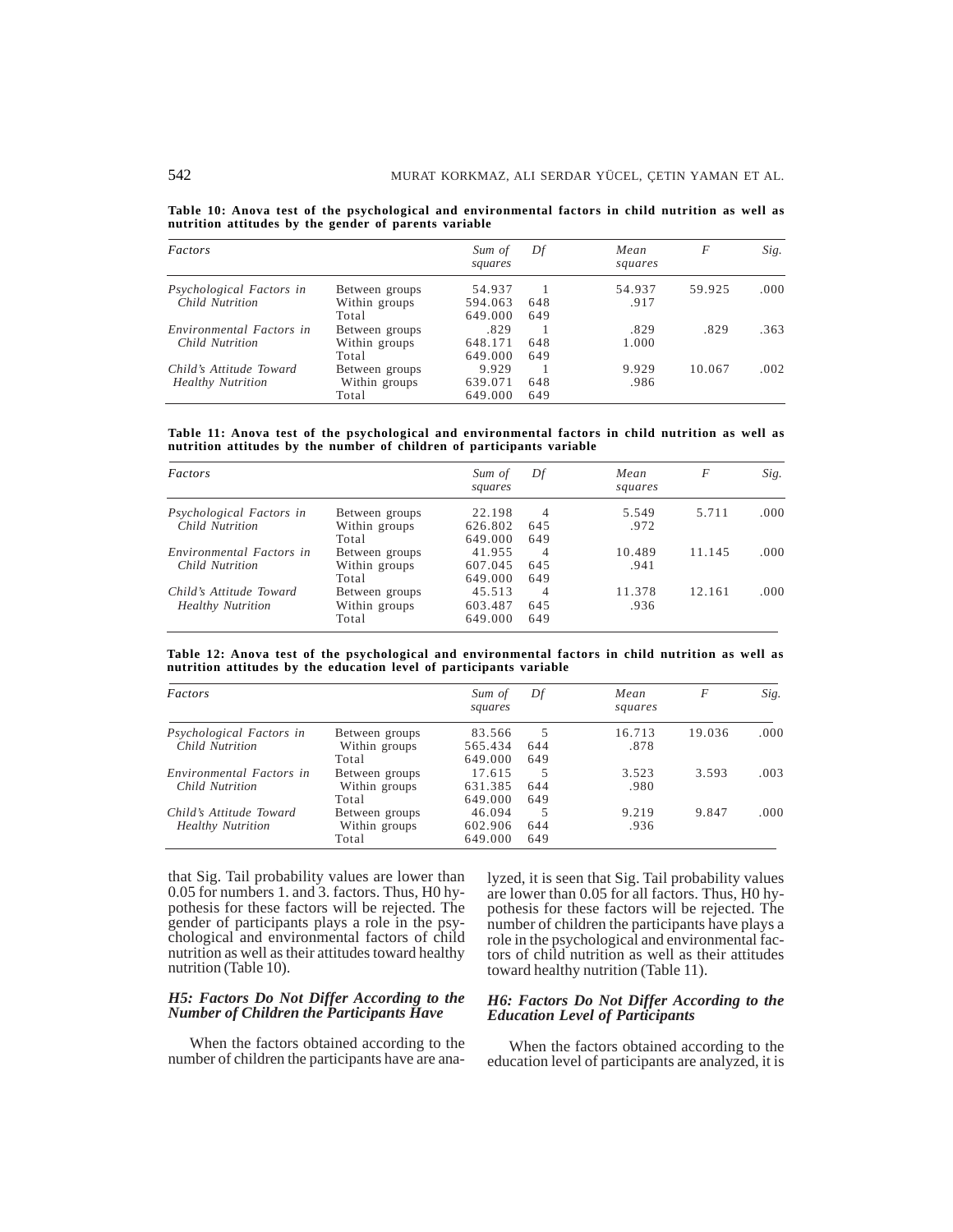|  |                                      |  | Table 13: Regression analysis of the psychological factors in deciding child nutrition by the |  |  |  |  |
|--|--------------------------------------|--|-----------------------------------------------------------------------------------------------|--|--|--|--|
|  | responsibility level of participants |  |                                                                                               |  |  |  |  |

| Model                                                                                                       | Unstandardized<br>coefficients | Standardized<br>coefficients |         | T        | Sig.  |
|-------------------------------------------------------------------------------------------------------------|--------------------------------|------------------------------|---------|----------|-------|
|                                                                                                             | B                              | <i>Std. error</i>            | Beta    |          |       |
| 1- How often do you feel responsible to<br>nourish your child when s/he is<br>at home?                      | $-.223$                        | .030                         | $-.895$ | $-7.426$ | .000  |
| 2- How often do you feel responsible<br>while deciding the size of the portion<br>your child eats?          | .252                           | .033                         | .930    | 7.716    | .000. |
| 2 1- How often do you feel responsible to<br>nourish your child when s/he is at<br>home?                    | $-.136$                        | .037                         | $-.547$ | $-3.704$ | .000. |
| How often do you feel responsible<br>$2 -$<br>while deciding the size of the portion<br>your child eats?    | .324                           | .037                         | 1.195   | 8.752    | .000. |
| How often do you feel responsible<br>$3 -$<br>while deciding whether your child<br>consumes the right food? | $-.148$                        | .037                         | $-.623$ | $-3.978$ | .000. |

#### **Table 14: Regression analysis of the environmental factors in deciding child nutrition by the responsibility level of participants**

| Model |  |                                                                                                       | Unstandardized<br>coefficients | Standardized<br>coefficients |             |          | Sig. |
|-------|--|-------------------------------------------------------------------------------------------------------|--------------------------------|------------------------------|-------------|----------|------|
|       |  |                                                                                                       | B                              | <i>Std. error</i>            | <b>Beta</b> |          |      |
|       |  | 1 2- How often do you feel responsible<br>while deciding the size of the portion<br>your child eats?  | .076                           | .036                         | .279        | 2.101    | .036 |
|       |  | 3- How often do you feel responsible<br>while deciding whether your child<br>consumes the right food? | $-.065$                        | .032                         | $-.274$     | $-2.063$ | .039 |

#### **Table 15: Regression analysis of the child's attitude toward healthy nutrition factor by the responsibility level of participants**

|   | Model                                                                                                 | Unstandardized<br>coefficients | Standardized<br>coefficients |             |          | Sig. |
|---|-------------------------------------------------------------------------------------------------------|--------------------------------|------------------------------|-------------|----------|------|
|   |                                                                                                       | B                              | <i>Std.</i> error            | <b>Beta</b> |          |      |
|   | 1- How often do you feel responsible to<br>nourish your child when s/he is at home?                   | $-.100$                        | .031                         | $-.400$     | $-3.209$ | .001 |
|   | 2- How often do you feel responsible<br>while deciding the size of the portion<br>your child eats?    | .118                           | .034                         | .434        | 3.478    | .001 |
| 2 | 1- How often do you feel responsible to<br>nourish your child when s/he is at home?                   | $-.112$                        | .039                         | $-.449$     | $-2.903$ | .004 |
|   | 2- How often do you feel responsible<br>while deciding the size of the portion<br>your child eats?    | .108                           | .039                         | .396        | 2.772    | .006 |
|   | 3- How often do you feel responsible<br>while deciding whether your child<br>consumes the right food? | .021                           | .039                         | .088        | .537     | .592 |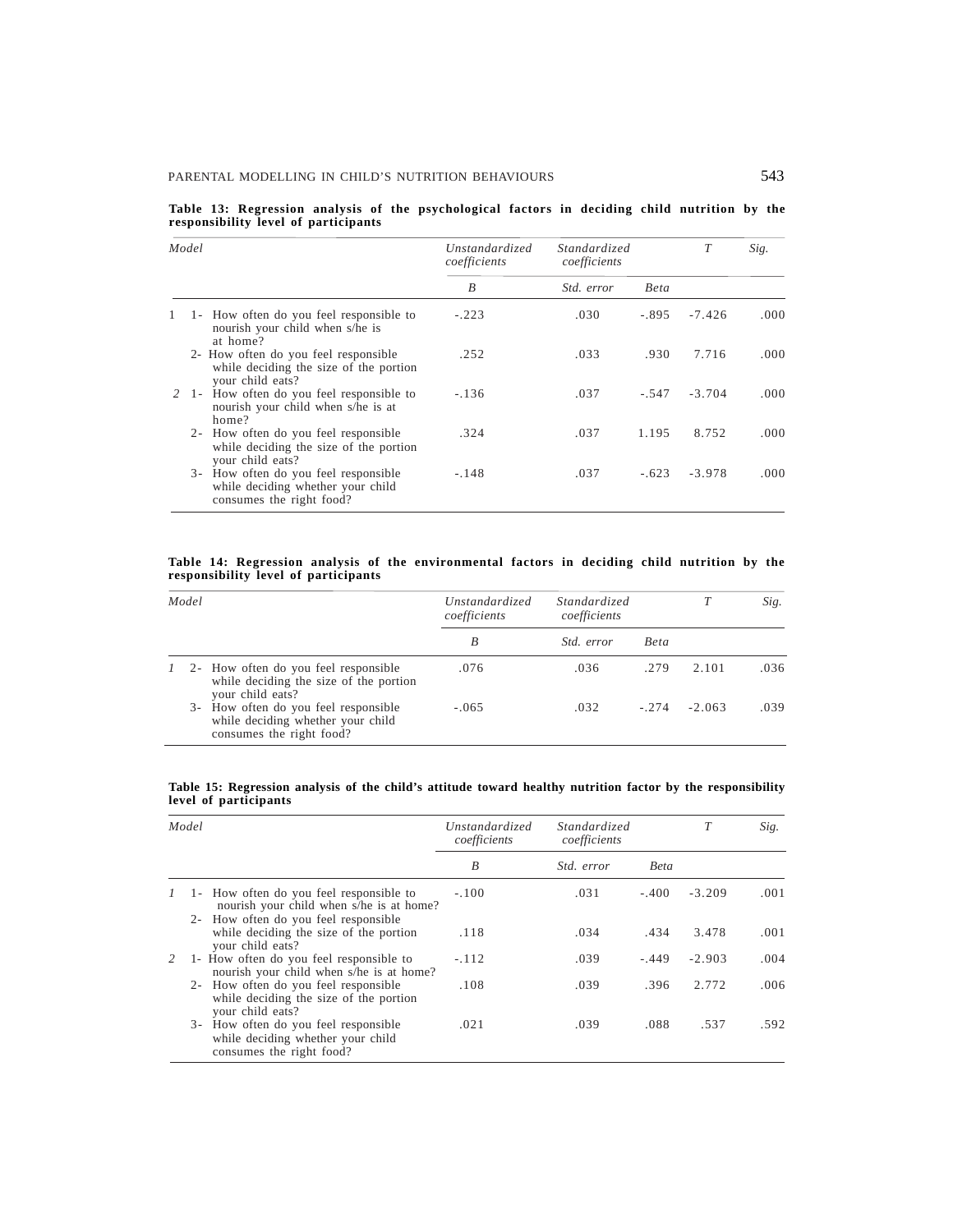**Table 16: Factor analysis of the scale questions regarding the follow-up of the healthy or unhealthy foods the children of participants consume**

|        | Items Component                                                                                                       | $\mathcal{I}$ | 2    | $\mathcal{E}$ | 4       |
|--------|-----------------------------------------------------------------------------------------------------------------------|---------------|------|---------------|---------|
|        | 13- How often do you follow the sweets such as "candy, ice cream, cake<br>and so on" your child consumes?             | .865          |      |               |         |
|        | 14- How often do you follow the snacks such as "chips, doritos, and so on"<br>your child consumes?                    | .831          |      |               |         |
|        | 15- How often do you follow the excessive foods your child consumes?                                                  | .757          |      |               |         |
|        | 12- If I do not arrange my child's foods or guide him/her, s/he will eat less<br>than necessary.                      | .606          |      |               |         |
| $2 -$  | I have to ensure that my child does not eat excessively fatty foods.                                                  |               | .784 |               |         |
| $3-$   | I have to ensure that my child does not eat the foods s/he likes much.                                                |               | .745 |               |         |
| $1-$   | I have to ensure that my child does not eat excessively the foods such as<br>candy, sweet, ice cream, cake and so on. | .694          |      |               |         |
| $4-$   | I deliberately keep some foods out of the reach of my child.                                                          |               | .600 |               |         |
| 8-     | If I do not arrange my child's foods or guide him/her, s/he will eat plenty of<br>the foods s/he likes most.          | .723          |      |               |         |
| 7-     | If I do not arrange my child's foods or guide him/her, s/he will eat<br>plenty of snacks.                             |               |      | .679          |         |
| $10-$  | I have to ensure that my child eats enough.                                                                           |               |      | .619          |         |
| $5 -$  | I present sweets such as "candy, ice cream, cake and so on" as reward<br>for a good behaviour.                        | .481          |      |               |         |
| $11 -$ | I insist my child to eat more even if s/he says s/he is not hungry.                                                   |               |      |               | .730    |
| 6-     | I present the foods my child likes as reward for a good behaviour.                                                    |               |      |               | .659    |
| 9-     | My child always eats all the foods on his/her dish.                                                                   |               |      |               | $-.607$ |

seen that Sig. Tail probability values are lower than 0.05 for all factors. Thus, H0 hypothesis for these factors will be rejected. The education level of participants plays a role in the psychological and environmental factors of child nutrition as well as their attitudes toward healthy nutrition (Table 12).

## *Regression Analysis of the Psychological Factors in Child Nutrition According to the Responsibility Level of Participants*

When the factors are analyzed according to the interest and responsibility level of participants for their children;

*In Model 1:*

- An increase of one unit in the responsibility feeling to nourish the child when s/he is at home results in a decrease of 0.895 unit in psychological factors

- An increase of one unit in the responsibility feeling while deciding the size of portion that their children eat results in an increase of 0.930 unit in psychological factors.

*In Model 2:*

- An increase of one unit in the responsibility feeling to nourish the child when s/he is at home results in a decrease of 0.547 units in psychological factors

- An increase of one unit in the responsibility feeling while deciding the size of portion that their children eat results in an increase of 1.195 units in psychological factors

- An increase of one unit in the responsibility feeling while deciding whether their children consume the right food results in a decrease of 0.623 units in psychological factors (Table 13).

#### *Regression Analysis of the Environmental Factors in Child Nutrition According to the Responsibility Level of Participants*

In the model where the factors are analyzed according to the interest and responsibility level of participants for their children:

- An increase of one unit in the responsibility feeling while deciding the size of portion that their children eat results in an increase of 0.279 unit in environmental factors

- An increase of one unit in the responsibility feeling while deciding whether their children consume the right food results in a decrease of 0.274 unit in environmental factors (Table 14).

### *Regression Analysis of the Child's Attitude Toward Healthy Nutrition Factor According to the Responsibility Level of Participants*

When the factors are analyzed according to the interest and responsibility level of participants for their children;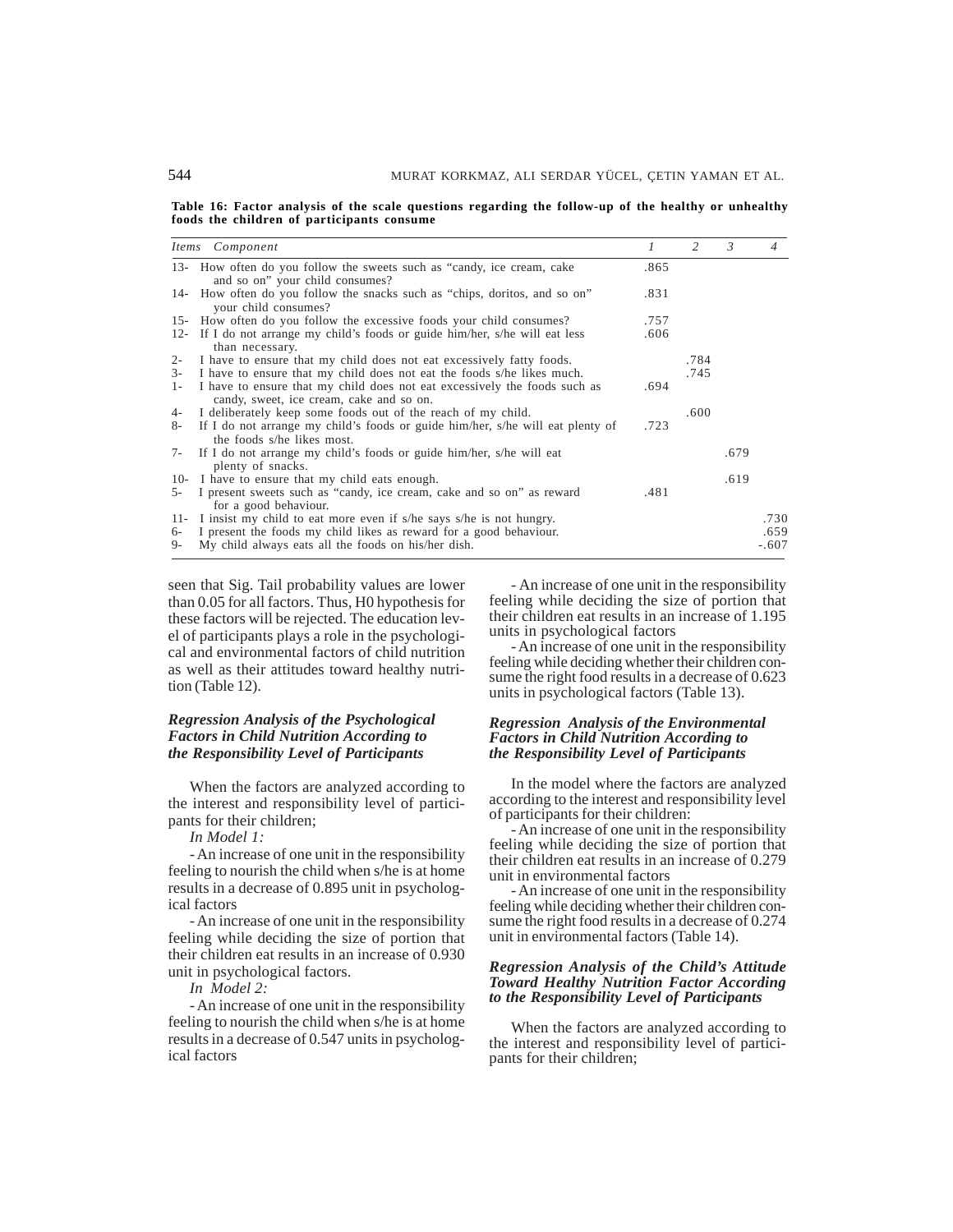#### *In Model 1:*

- An increase of one unit in the responsibility feeling to nourish the child when s/he is at home results in a decrease of 0.400 unit in the child's attitude toward healthy nutrition

- An increase of one unit in the responsibility feeling while deciding the size of portion that their children eat results in an increase of 0.434 unit in the child's attitude toward healthy nutrition.

*In Model 2:*

- An increase of one unit in the responsibility feeling to nourish the child when s/he is at home results in a decrease of 0.449 unit in the child's attitude toward healthy nutrition

- An increase of one unit in the responsibility feeling while deciding the size of portion that their children eat results in an increase of 0.396 unit in the child's attitude toward healthy nutrition

- An increase of one unit in the responsibility feeling while deciding whether their children consume the right food results in an increase of 0.88 unit in the child's attitude toward healthy nutrition (Table 15).

### **Factor Analysis 2**

15 questions with scale intended to explain the factors that are related to the follow-up of the healthy or unhealthy foods the children of participants consume were subjected to factor analysis, in order to be used for further analysis. As a result of the factor analysis, 15 questions were reduced to 4 different aspects. Below are these aspects (Tables 16 and17).

|  |  | Table 17: Factors and item groups |  |  |  |  |
|--|--|-----------------------------------|--|--|--|--|
|--|--|-----------------------------------|--|--|--|--|

| Item group (variables)                             | Factor name |
|----------------------------------------------------|-------------|
| Following the nutrition habits<br>of the child     | Factor 1    |
| Preventing the child to consume<br>hazardous foods | Factor 2    |
| Guiding the child in his/her nutrition             | Factor 3    |
| Rewarding the child for healthy<br>nutrition       | Factor 4    |

### *H7: Factors Do Not Differ According to the Age of Children Included in This Study*

When the factors obtained according to the age of children included in this study are analyzed, it is seen that Sig. Tail probability values are lower than 0.05. Thus, H0 hypothesis for these factors will be rejected. The age of children plays a role in the factors of preventing the child to consume hazardous foods, guiding the child in his/her nutrition, and rewarding the child for healthy nutrition (Table 18).

## *H8: Factors Do Not Differ According to the Gender of Children Included in This Study*

When the factors obtained according to the gender of children included in this study are analyzed, it is seen that Sig. Tail probability values are lower than 0.05. Thus, H0 hypothesis for these factors will be rejected. The gender of children plays a role in the factors of following the nutrition habits of the child, preventing the child to consume hazardous foods, guiding the child in his/her nutrition, and rewarding the child for healthy nutrition (Table 19).

**Table 18: Anova test of the following healthy or unhealthy foods that the children of the participants consume factor by age variable**

| Factors                  |                | Sum of<br>squares | Df  | Mean<br>squares | F      | Sig.  |
|--------------------------|----------------|-------------------|-----|-----------------|--------|-------|
| Following the Nutrition  | Between groups | 5.292             | 4   | 1.323           | 1.326  | .259  |
| Habits of the Child      | Within groups  | 643.708           | 645 | .998            |        |       |
|                          | Total          | 649.000           | 649 |                 |        |       |
| Preventing the Child to  | Between groups | 167.315           | 4   | 41.829          | 56.011 | .000. |
| Consume Hazardous Foods  | Within groups  | 481.685           | 645 | .747            |        |       |
|                          | Total          | 649.000           | 649 |                 |        |       |
| Guiding the Child in     | Between groups | 24.727            | 4   | 6.182           | 6.387  | .000. |
| His/Her Nutrition        | Within groups  | 624.273           | 645 | .968            |        |       |
|                          | Total          | 649.000           | 649 |                 |        |       |
| Rewarding the Child for  | Between groups | 89.603            | 4   | 22.401          | 25.829 | .000. |
| <b>Healthy Nutrition</b> | Within groups  | 559.397           | 645 | .867            |        |       |
|                          | Total          | 649.000           | 649 |                 |        |       |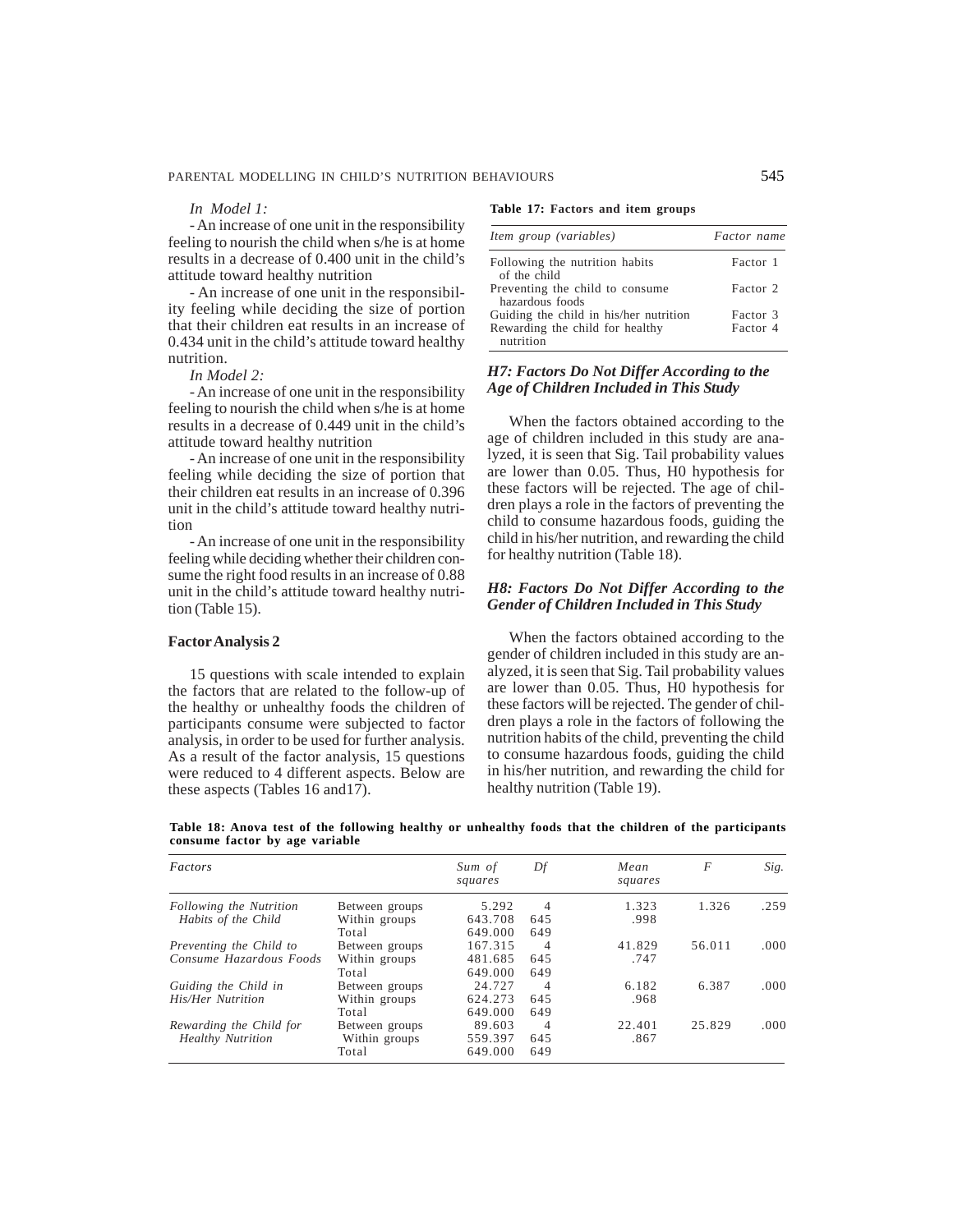### *H9: Factors Do Not Differ According to the Age of Participants*

When the factors obtained according to the age of participants are analyzed, it is seen that Sig. Tail probability values are lower than 0.05. Thus, H0 hypothesis for these factors will be rejected. The age of participants plays a role in the factors of following the nutrition habits of the child, preventing the child to consume hazardous foods, guiding the child in his/her nutrition, and rewarding the child for healthy nutrition (Table 20).

### *H10: Factors Do Not Differ According to the Gender of Participants*

When the factors obtained according to the gender of participants are analyzed, it is seen that Sig. Tail probability values are lower than 0.05 for the numbers 2. and 4. factors. Thus, H0 hypothesis for these factors will be rejected. The gender of participants plays a role in the factors of preventing the child to consume hazardous foods, and rewarding the child for healthy nutrition (Table 21).

**Table 19: Anova test of the following healthy or unhealthy foods that the children of the participants consume factor by gender variable**

| Factors                                                               | Levene's<br>Test for<br>Equality<br>of Vari-<br>ances |                | t-test for Equality of Means |                  |                       |                    |                    |                      |  |
|-----------------------------------------------------------------------|-------------------------------------------------------|----------------|------------------------------|------------------|-----------------------|--------------------|--------------------|----------------------|--|
|                                                                       |                                                       | $\overline{F}$ | Sig.                         | $\boldsymbol{T}$ | Df                    | Sig.<br>(2-tailed) | Mean<br>difference | Std.<br>error        |  |
| <i>Following the Nutrition</i> Equal variances<br>Habits of the Child | assumed                                               | 16.344 .000    |                              | 3.256 648        |                       | .001               |                    | .25362241.07790255   |  |
|                                                                       | Equal variances<br>not assumed                        |                |                              |                  | 3.273 636.798         | .001               |                    | .25362241.07749908   |  |
| Preventing the Child<br>to Consume Hazardous assumed                  | Equal variances                                       | 58.156 .000    |                              | 3.772 648        |                       | .000               |                    | .29300911.07768901   |  |
| Foods                                                                 | Equal variances<br>not assumed                        |                |                              |                  | 3.802 614.663         | .000               |                    | .29300911.07707476   |  |
| Guiding the Child in<br>His/Her Nutrition                             | Equal variances<br>assumed                            | 3.985 .046     |                              | $-1.039$ 648     |                       | .299               |                    | $-08149822.07847180$ |  |
|                                                                       | Equal variances<br>not assumed                        |                |                              |                  | $-1.034$ 619.654 .302 |                    |                    | $-08149822.07881894$ |  |
| Rewarding the Child<br>for Healthy Nutrition                          | Equal variances<br>assumed                            | 18.395 .000    |                              | 5.718 648        |                       | .000.              |                    | .43816948.07662759   |  |
|                                                                       | Equal variances<br>not assumed                        |                |                              |                  | 5.683 602.101 .000    |                    |                    | .43816948.07710098   |  |

**Table 20: Anova test of the following healthy or unhealthy foods that the children of the participants consume factor by the age of parents variable**

| Factors                  |                | Sum of<br>squares | Df  | Mean<br>squares | F      | Sig.  |
|--------------------------|----------------|-------------------|-----|-----------------|--------|-------|
| Following the Nutrition  | Between groups | 50.145            | 5   | 10.029          | 10.785 | .000. |
| Habits of the Child      | Within groups  | 598.855           | 644 | .930            |        |       |
|                          | Total          | 649.000           | 649 |                 |        |       |
| Preventing the Child to  | Between groups | 101.095           | 5   | 20.219          | 23.765 | .000  |
| Consume Hazardous Foods  | Within groups  | 547.905           | 644 | .851            |        |       |
|                          | Total          | 649.000           | 649 |                 |        |       |
| Guiding the Child in     | Between groups | 12.325            | 5   | 2.465           | 2.493  | .030  |
| His/Her Nutrition        | Within groups  | 636.675           | 644 | .989            |        |       |
|                          | Total          | 649.000           | 649 |                 |        |       |
| Rewarding the Child for  | Between groups | 218.486           | 5   | 43.697          | 65.366 | .000. |
| <b>Healthy Nutrition</b> | Within groups  | 430.514           | 644 | .668            |        |       |
|                          | Total          | 649.000           | 649 |                 |        |       |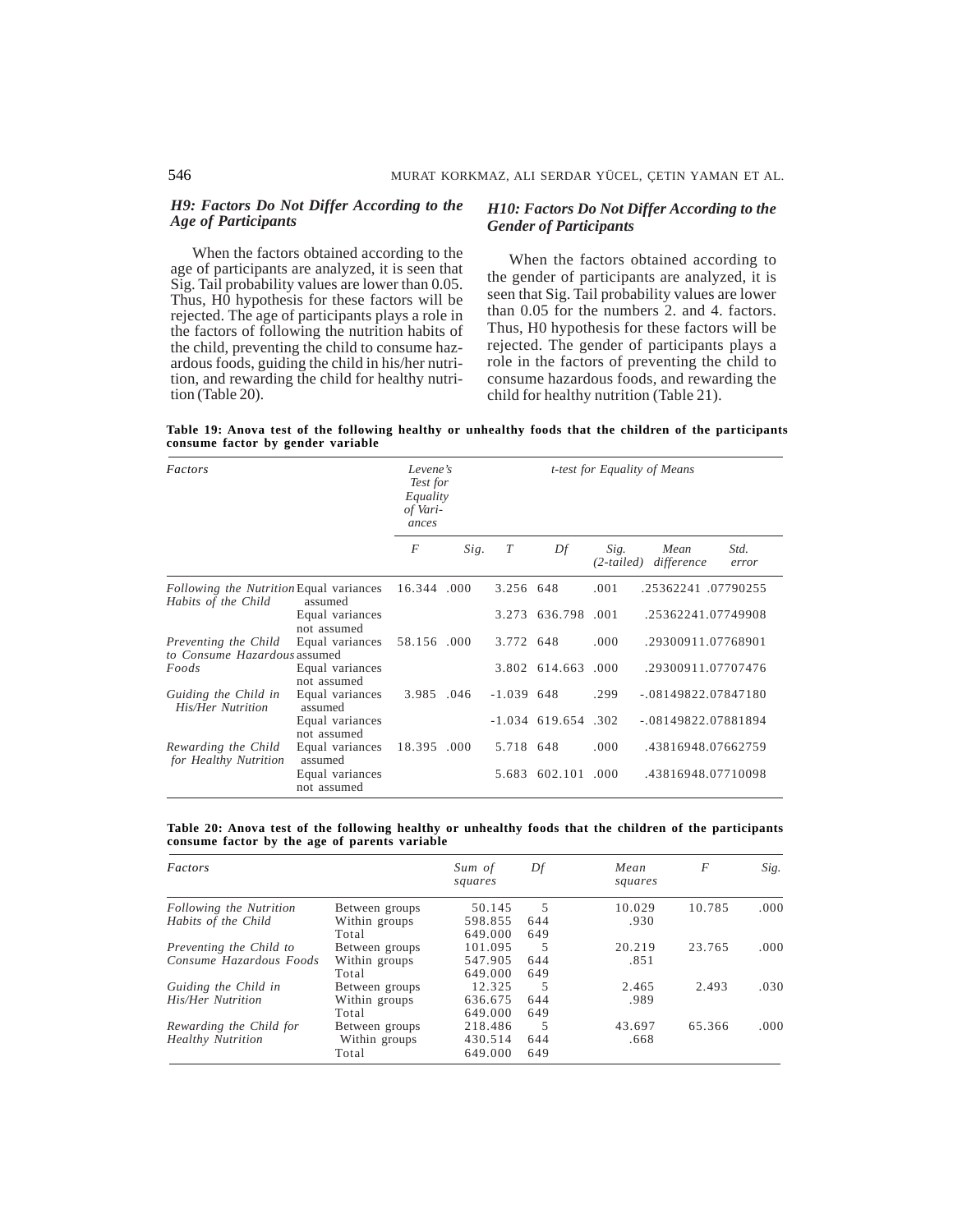| Factors                                                        | Levene's<br>Test for<br>Equality<br>of Vari-<br>ances |       | <i>t-test for Equality of Means</i> |             |                 |      |                               |               |  |  |
|----------------------------------------------------------------|-------------------------------------------------------|-------|-------------------------------------|-------------|-----------------|------|-------------------------------|---------------|--|--|
|                                                                |                                                       | F     | Sig.                                | T           | Df              | Sig. | Mean<br>(2-tailed) difference | Std.<br>error |  |  |
| Following the Nutrition Equal variances<br>Habits of the Child | assumed                                               | 1.573 | .210                                | 1.604 648   |                 | .109 | .12786136.07972195            |               |  |  |
|                                                                | Equal variances<br>not assumed                        |       |                                     |             | 1.613 579.256   | .107 | .12786136.07924907            |               |  |  |
| Preventing the Child<br>to Consume                             | Equal variances<br>assumed                            | 7.217 | .007                                | 6.684 648   |                 | .000 | .51642702.07726092            |               |  |  |
| Hazardous Foods                                                | Equal variances<br>not assumed                        |       |                                     |             | 6.797 599.179   | .000 | .51642702.07597324            |               |  |  |
| Guiding the Child in<br><b>His/Her Nutrition</b>               | Equal variances<br>assumed                            | 1.315 | .252                                | $-.850$ 648 |                 | .395 | -.06788744 .07983550          |               |  |  |
|                                                                | Equal variances<br>not assumed                        |       |                                     |             | $-.869$ 608.024 | .385 | -.06788744 .07809357          |               |  |  |
| Rewarding the Child<br>For Healthy Nutrition                   | Equal variances<br>assumed                            | 5.878 | .016                                | 4.668 648   |                 | .000 | .36678922.07856974            |               |  |  |
|                                                                | Equal variances<br>not assumed                        |       |                                     |             | 4.798 616.244   | .000 | .36678922.07645184            |               |  |  |

**Table 21: Anova test of the following healthy or unhealthy foods that the children of the participants consume factor by the gender of parents variable**

|  |  |  |  | Table 22: Anova test of the following healthy or unhealthy foods that the children of the participants |  |  |  |  |
|--|--|--|--|--------------------------------------------------------------------------------------------------------|--|--|--|--|
|  |  |  |  | consume factor by the number of children of the participants variable                                  |  |  |  |  |

| Factors                  |                | Sum of<br>squares | Df  | Mean<br>squares | F      | Sig.  |
|--------------------------|----------------|-------------------|-----|-----------------|--------|-------|
| Following the Nutrition  | Between groups | 129.086           | 4   | 32.271          | 40.036 | .000. |
| Habits of the Child      | Within groups  | 519.914           | 645 | .806            |        |       |
|                          | Total          | 649.000           | 649 |                 |        |       |
| Preventing the Child to  | Between groups | 36.732            | 4   | 9.183           | 9.674  | .000. |
| Consume Hazardous Foods  | Within groups  | 612.268           | 645 | .949            |        |       |
|                          | Total          | 649.000           | 649 |                 |        |       |
| Guiding the Child in     | Between groups | 128.401           | 4   | 32.100          | 39.771 | .000. |
| His/Her Nutrition        | Within groups  | 520.599           | 645 | .807            |        |       |
|                          | Total          | 649.000           | 649 |                 |        |       |
| Rewarding the Child for  | Between groups | 82.209            | 4   | 20.552          | 23.388 | .000. |
| <b>Healthy Nutrition</b> | Within groups  | 566.791           | 645 | .879            |        |       |
|                          | Total          | 649.000           | 649 |                 |        |       |

## *H11: Factors Do Not Differ According to the Number Of Children of the Participants*

When the factors obtained according to the number of children of the participants are analyzed, it is seen that Sig. Tail probability values are lower than 0.05 for all factors. Thus, H0 hypothesis for these factors will be rejected. The number of children of the participants plays a role in the factors of following the nutrition habits of the child, preventing the child to consume hazardous foods, guiding the child in his/

her nutrition, and rewarding the child for healthy nutrition (Table 22).

#### *H12: Factors Do Not Differ According to the Education Level of Participants*

When the factors obtained according to the education level of participants are analyzed, it is seen that Sig. Tail probability values are lower than 0.05 for all factors. Thus, H0 hypothesis for these factors will be rejected. The education level of participants plays a role in the factors of following the nutrition habits of the child, pre-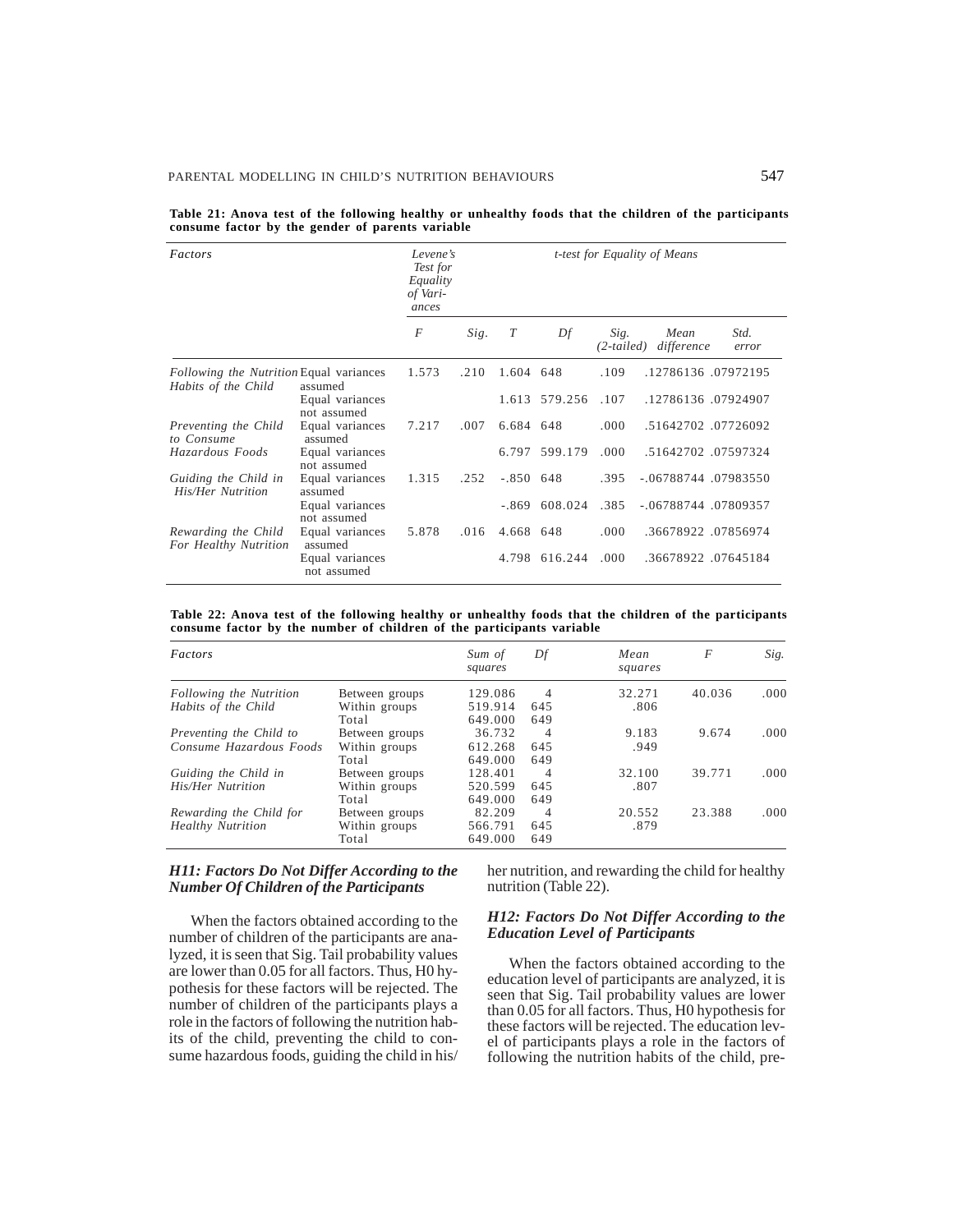**Table 23: Anova test of the following healthy or unhealthy foods that the children of the participants consume factor by the education level of participants variable**

| Factors                  |                | Sum of<br>squares | Df  | Mean<br>squares | F      | Sig.  |
|--------------------------|----------------|-------------------|-----|-----------------|--------|-------|
| Following the Nutrition  | Between groups | 35.072            | 5   | 7.014           | 7.358  | .000. |
| Habits of the Child      | Within groups  | 613.928           | 644 | .953            |        |       |
|                          | Total          | 649.000           | 649 |                 |        |       |
| Preventing the Child to  | Between groups | 46.082            | 5   | 9.216           | 9.844  | .000. |
| Consume Hazardous Foods  | Within groups  | 602.918           | 644 | .936            |        |       |
|                          | Total          | 649.000           | 649 |                 |        |       |
| Guiding the Child in     | Between groups | 149.155           | 5   | 29.831          | 38.434 | .000. |
| His/Her Nutrition        | Within groups  | 499.845           | 644 | .776            |        |       |
|                          | Total          | 649.000           | 649 |                 |        |       |
| Rewarding the Child for  | Between groups | 31.821            | 5   | 6.364           | 6.641  | .000. |
| <b>Healthy Nutrition</b> | Within groups  | 617.179           | 644 | .958            |        |       |
|                          | Total          | 649.000           | 649 |                 |        |       |

venting the child to consume hazardous foods, guiding the child in his/her nutrition, and rewarding the child for healthy nutrition (Table 23).

#### **DISCUSSION**

While carrying out the evaluation with regard to feeding habits of children, the environment, circle of friends, and conditions of their daily lives are significantly important. Especially when they are evaluated in terms of age, sex, and the number of children, it is an inevitable fact that children are influenced by each other. Nowadays, the most important health problem caused by disorders or lacks in feeding habits of children is obesity. Individuals whose activities are limited by excessive weight gain can face severe health problems in parallel with this.

Obesity is an energy metabolism disorder emerging with excessive fat storage in the body. Obesity emerged in early childhood and continued through adulthood can cause risks for health (Simsek et al. 2005).

For healthy generations, the reasons of obesity should be widely analysed and solution offers should be presented. Although obesity in childhood is not paid much attention by parents, it should be known that this can cause severe health problems in future periods (Ulutas et al. 2014).

Over-weight and adiposity prevalence in children have rapidly increased throughout the world. Adiposity in children bring along the risk of having chronic diseases in future including cardiac diseases, hyperlipidaemia, hyperinsulinemia, hypertension, and early atherosclerosis (Pala et al. 2003).

In a study conducted with the aim of determining the influence of mothers, fathers, and other members of the family in the process of feeding habits of children, the rates of participants to be overweight and adipose are found as 17.8 percent and 3.8 percent. Factors with regard to being overweight/adipose are entering puberty, having overweight mother and siblings, educational background of mother, occupation of father, and economic conditions of family (Uguz and Bodur 2007).

Definition of the nutrition problems among children, identification of it by mothers and fathers, and developing an attitude for the solution of this problem are quite significant. Obesity being in the first place, acquisition of feeding habits lies at the bottom of many health problems. Therefore, by helping their children to acquire correct feeding habits, mothers and fathers can prevent many problems that they may face in the future.

Özmert (2006) draws the attention that, as also observed in other circumstances, the earlier the nutrition problems emerge, the more they will influence emotional, social, and physical development of the children in their future lives.

Conditions of life and working hours of the parents cause school children to have more snacks and hence to consume more high-calorie and sugared drinks. The children who meet the school canteens and social life are tested by the attraction of convenience foods called fast food. In developed countries where such negativity is considered as a common problem, there are serious struggles against the behaviours that violate healthy diet (Özgenc 2008).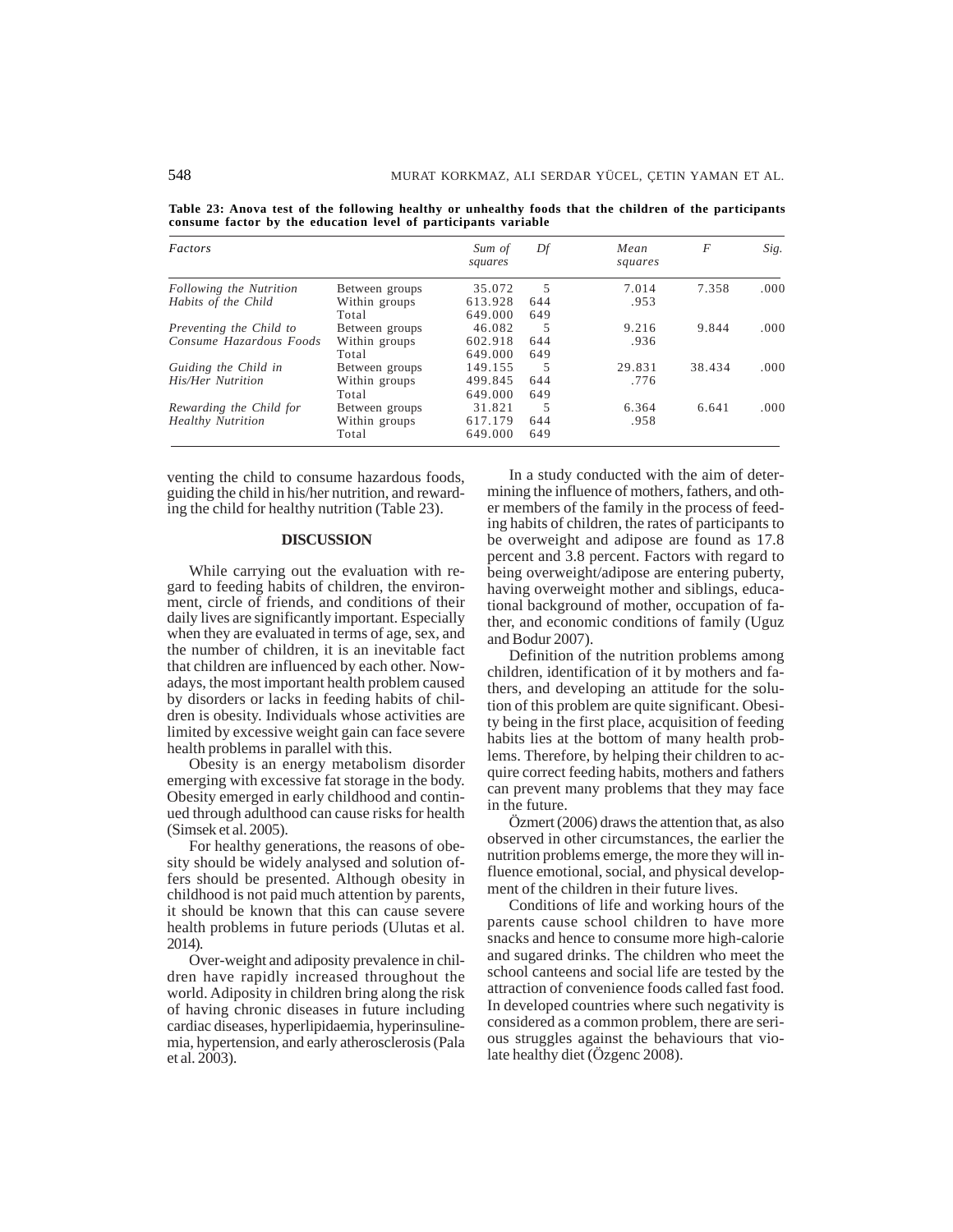Feeding habits and the chance of children to encounter the risk of being overweight or obese appear to be a situation, which is in relation with family, social environment, school environment, and the duration of watching television. Especially the time that children spend in front of television forms a basis for a passive life; and it would not be wrong to state that this behaviour will be reflected in their all life behaviours.

In a study conducted by Parlak and Çetinkaya (2008), it is observed that among the students, who daily spend more than three hours in front of television, obesity prevalence is quite high; and among the children in 1-3 age group, duration of watching television is significantly high.

In the study conducted by Altinok et al. (2006), it is determined that most of the students have the right beliefs and attitudes with regard to nutrition; however, it is identified that the female students have more true knowledge than the male students. In the light of this information, regular and permanent nutrition education programs are needed to be regulated for helping people to acquire positive feeding habits; and also, it should not be forgotten that acquisition of positive feeding habits, meaning positive nutrition education, is a long process beginning from the early childhood (Altinok et al. 2006).

With reference to the results of the research, it should not be ignored that especially parents have a significant influence on their children. Teachings and monitoring of families in the acquisition and maintenance of healthy feeding habits are extremely decisive. Most particularly, since mother and father are seen as role models in childhood, it is important for parents to pay attention to their feeding and life habits.

Küçükali (2006) draws attention that families have significant influence on the acquisition of feeding habits among children; highlights the importance of that families should pay attention that their children do not get used to foods with little nutrition value such as chocolate, sweet, cake, and coke; and indicates that meal hours should be regular.

When the research results are evaluated, the factors that affect rewarding factor of the children for healthy diet are determined as the age of the child, sex of the child, age of the participant, sex of the participant, number of children that the participant has, and educational background of the participant. It can be said that rewarding attitudes and behaviours encourage children especially for healthy and regular feeding habits.

In the research conducted with regard to this situation by Oguz and Derin (2013), when the methods applied to children when they do not eat their meals are analysed; it is observed that girls and boys are encouraged to eat their meals mostly through rewarding method (respectively 39.8% and 36.5%); 28.5 percent of the girls and 22.9 percent of the boys are forced to eat; 8.0 percent of the boys and 7.0 percent of the girls are forced to eat through punishment method.

#### **CONCLUSION**

When the psychological factors that influence nutrition behaviours are analysed; psychological and environmental factors in child's nutrition as well as child's attitude toward healthy nutrition are remarkable.

- 1. Psychological factors influencing child nutrition were identified as age of the child, gender of the child, age of the participant, gender of the participant, the number of children of the participant, and education level of the participant.
- 2. Environmental factors influencing child nutrition were identified as age of the child, age of the participant, the number of children of the participant, and education level of the participant.
- 3. Child's attitude toward healthy nutrition were identified as age of the child, gender of the child, age of the participant, gender of the participant, the number of children of the participant, and education level of the participant.
- In the regression model of psychological factors:

## **In Model 1:**

- 1. An increase of one unit in the responsibility feeling to nourish the child when s/he is at home results in a decrease of 0.895 unit in psychological factors
- 2. An increase of one unit in the responsibility feeling while deciding the size of portion that their children eat results in an increase of 0.930 unit in psychological factors.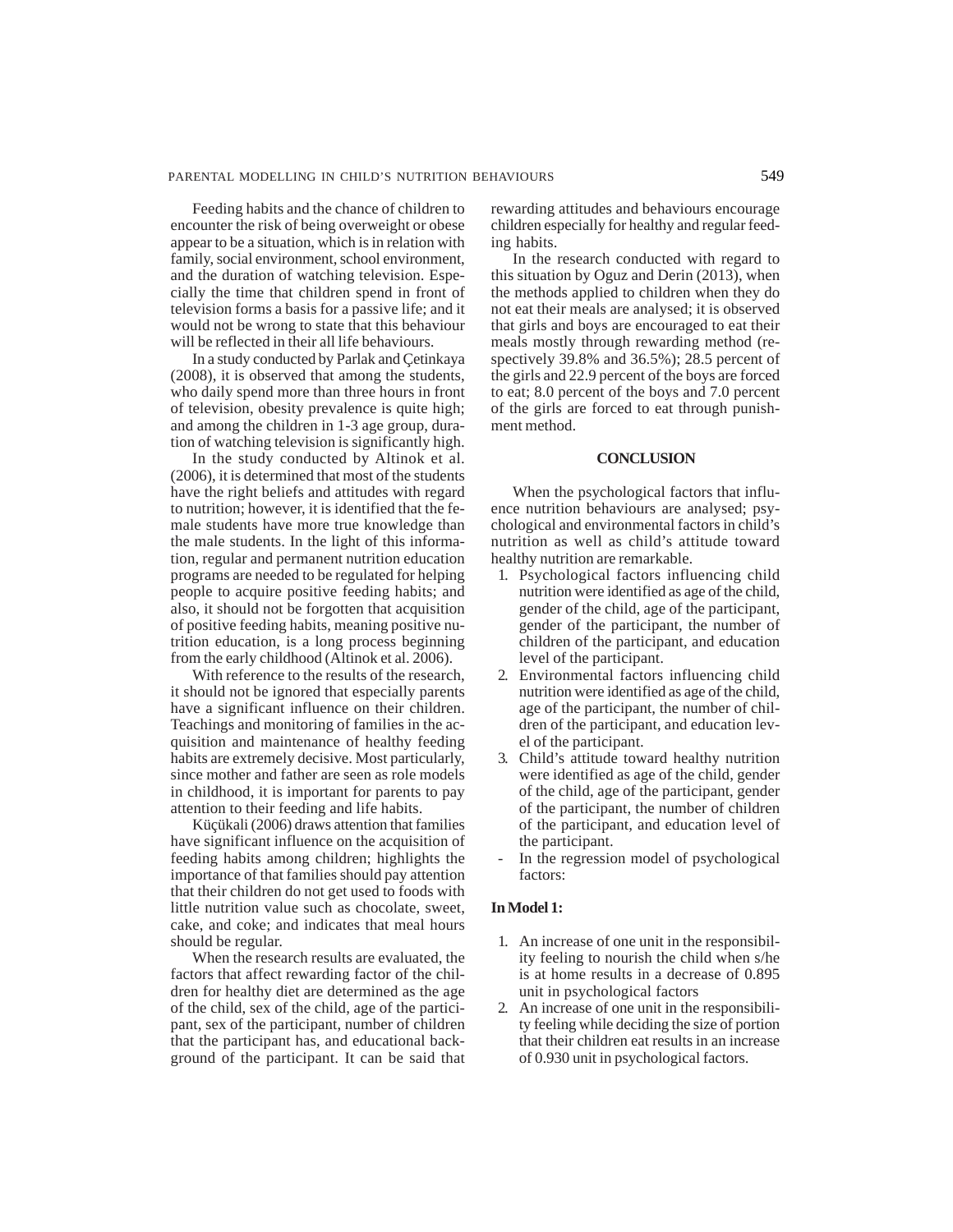## **In Model 2:**

- 1. An increase of one unit in the responsibility feeling to nourish the child when s/he is at home results in a decrease of 0.547 unit in psychological factors
- 2. An increase of one unit in the responsibility feeling while deciding the size of portion that their children eat results in an increase of 1.195 unit in psychological factors
- 3. An increase of one unit in the responsibility feeling while deciding whether their children consume the right food results in a decrease of 0.623 unit in psychological factors.
- In the regression model of environmental factors;
- 1. An increase of one unit in the responsibility feeling while deciding the size of portion that their children eat results in an increase of 0,279 unit in environmental factors
- 2. An increase of one unit in the responsibility feeling while deciding whether their children consume the right food results in a decrease of 0.274 unit in environmental factors.
- In the regression model of child's attitude toward nutrition;

#### **In Model 1:**

- 1. An increase of one unit in the responsibility feeling to nourish the child when s/he is at home results in a decrease of 0.400 unit in the child's attitude toward healthy nutrition
- 2. An increase of one unit in the responsibility feeling while deciding the size of portion that their children eat results in an increase of 0.434 unit in the child's attitude toward healthy nutrition.

## **In Model 2:**

- 1. An increase of one unit in the responsibility feeling to nourish the child when s/he is at home results in a decrease of 0.449 unit in the child's attitude toward healthy nutrition
- 2. An increase of one unit in the responsibility feeling while deciding the size of por-

tion that their children eat results in an increase of 0.396 unit in the child's attitude toward healthy nutrition

3. An increase of one unit in the responsibility feeling while deciding whether their children consume the right food results in an increase of 0.88 unit in the child's attitude toward healthy nutrition.

When the factors influencing the nutrition behaviours of the children of the participants included in the study are analyzed; the factors of following the nutrition habits of the child, preventing the child to consume hazardous foods, guiding the child in his/her nutrition, and rewarding the child for healthy nutrition are remarkable.

- 1. Factors influencing the following the nutrition habits of the child were identified as gender of the child, age of the participant, the number of children of the participant, and education level of the participant.
- 2. Factors influencing the prevention of the child from consuming foods were identified as age of the child, gender of the child, age of the participant, gender of the participant, the number of children of the participant, and education level of the participant.
- 3. Factors influencing the guiding the child in his/her nutrition were identified as age of the child, gender of the child, age of the participant, the number of children of the participant, and education level of the participant.
- 4. Factors influencing the rewarding the child for healthy nutrition were identified as age of the child, gender of the child, age of the participant, gender of the participant, the number of children of the participant, and education level of the participant.

Acquisition of healthy and regular feeding habits, especially among pre-school children and children who are in schools, is the keystone for them to have a more healthy life in their future. In addition to regular diet, physical activities are one of the most important precautions that can be taken against the increasing risk of obesity.

While parents play the primary role for the guidance and awareness raising of the children, they should avoid force in their guidance and avoid forcing their children to eat specific kind of foods. They should make children feel comfortable through rewarding and encouraging methods; and should exhibit behaviours such that children should willingly eat.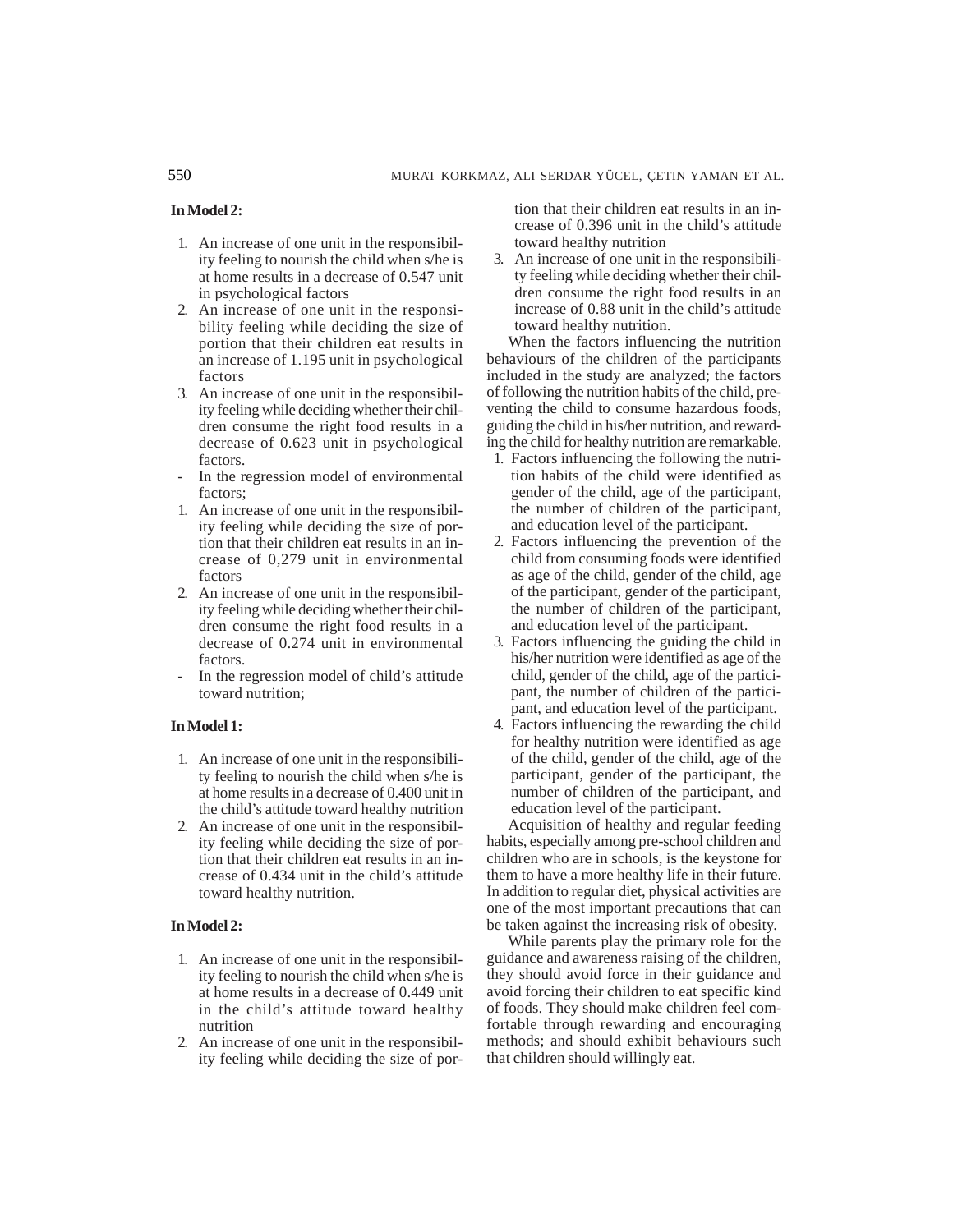Informing and creating awareness to help children to stay away from fast food; not to be influenced negatively by their social environment; and to avoid unhealthy foods in their school environment, should be supported by families and schools.

Consequently, for healthy generations, children's acquisition of a healthy and regular feeding habit is crucial, because by this means, many health problems will be prevented and the ground will be established for a healthy society.

#### **RECOMMENDATIONS**

- In the process of children's nutrition, sense of responsibility of parents with regard to right and healthy nutrition should be extensive and inclusive,
- Parents should be directive and encouraging for the acquisition of right and healthy feeding habits,
- Parents should contribute to feeding habits of their children through a rewarding method rather than a punishment method,
- Parents should improve themselves and reach the true information to enable their children to take right nutrition,
- Parents should properly guide their children by considering the variables such as age, sex, circle of friends, and social environment,
- Consequently, parents should avoid forceful and insistent attitudes and behaviours; instead, they should have informative and encouraging attitudes.

#### **REFERENCES**

- Aköz E, Dallar Y, Tasar MA 2006. Okula Giden Çocuklarda Beslenme Aliskanliklarinin ve Sosyoekonomik Düzeyin Büyüme-Gelisme ve Obezite Üzerine Etkileri Ankara Egitim ve Araþtirma Hastanesi. *1st National Congress on Adolescent Health*, Ankara, pp. 256, 280.
- Altinok YA, Günes G, Karaoglu L 2006. Malatya il merkezinde lise ögrencilerinin besinlerle ilgili inanc, tutum ve endiþeleri ve bunlari etkileyen faktörler. *Ýnönü Üniversitesi Tip Fakültesi Dergisi,* 13(1): 25- 30.
- Altunkaynak BZ, Özbek E 2006. Obezite: Nedenleri ve tedavi seçenekleri. *Van Journal of Medicine,* 13 (4): 138.
- Babaoglu K, Hatun S 2002. Çocukluk çaðinda obesite. *STED,* 11: 8-10.
- Baughcum AE, Burklow KA, Deeks CM, Powers SW, Whitaker RC 1998. Maternal feeding practices and childhood obesity: A focus group study of low-in-

come mothers. *Arch Pediatr Adolesc Med,* 152: 1010- 1014.

- Baughcum AE, Chamberlin LA, Deeks CM, Powers SW, Whitaker RC 2000. Maternal perceptions of overweight pre-school children. *Pediatrics,* 106(6): 1380- 1386.
- Birch LL, Davison KK 2001. Family environmental factors influencing the developing behavioral controls of food intake and childhood overweight. *Pediatrics Clinics of North America,* 48 (4): 893-907.
- Camci N 2010. *Çocuk Besleme Anketi'nin (Child Feeding Questionnaire-cfq) Geçerlilik ve Güvenilirliðinin Saptanmasi ve Türk Ebeveynlerine Uygulanmasi*. Master's Thesis. Graduate School of Health. Ankara: Baskent University.
- Davis SP, Northington L, Kolar K 2000. Cultural considerations for treatment of childhood obesity. *Journal of Cultural Diversity,* 7 (4): 128-132.
- Ebbeling CB, Pawlak DB, Ludwig DS 2002. Childhood obesity: Public-health crisis, common sense cure. *Lancet,* 360: 473-482.
- French SA, Story M, Robert WJ 2009. Environmental influences on eating and physical activity. *Annual Review of Public Health,* 22: 309-335.
- Gökçay G, Garipoglu M 2002. Cocukluk ve ergenlik döneminde beslenme. *Saga Yayinlari,* 12-92.
- Golan M, Weizman A 2001. Familial approach to the treatment of childhood obesity: Conceptual mode. *Journal of Nutrition Education,* 33(2): 102-107.
- Gürel S, Inan G 2001. Çocukluk çagi obezitesi, tani yöntemleri, prevelansi ve etiyolojisi. *ADU Journal of Medicine Faculty,* 2(3): 39-46.
- Guyton AC, Hall JE 2001. *Textbook of Medical Physiology.* Istanbul: Nobel Bookstore, pp.797-800.
- Hamberlin LA, Sherman SN, Jain A, Powers SW, Whitaker RC 2002. The challenge of preventing and treating obesity in low-income, preschool children: Perceptions of WIC health care professionals. *Archives of Pediatrics and Adolescent Medicine,* 156 (7): 662-668.
- Hergüner S, Gökcay G 2007. Beslenme bozukluklari ve çocuk. Çocuk hastaliklarinda Biyopsikososyal Yaklasim. *Epsilon Yayiincilik,* 116-134.
- Karacabey K 2009. The effect of exercise on leptin, insulin, cortisol and lipid profiles in obese children. *The Journal of International Medical Research,* 37(5): 1472-1478.
- Klesges RC, Stein RJ, Eck LH 1991. Parental influence on food selection in young children and its relationship to childhood obesity. *Am J Clin Nutr,* 53: 859-864.
- Köksal G, Özel GH 2008. *Çocukluk ve Ergenlik Döneminde Obezite.* Ankara: Klasmat Printing, P.11.
- Köksal O 1995. *Kronik ve Dejeneratif Hastaliklarda Beslenme, Halk Sagligi (Temel Bilgiler).* Ankara: Gunes Kitabevi, pp. 285-292.
- Küçükali R 2006. Çocuklrda beslenme bozukluklari ve beslenmenin okul çocuklari üzerindeki etkileri. *Kazim Karabekir Eðitim Fakültesi Dergisi*, 14: 223- 239.
- Laing P 2002. Childhood obesity: A public health threat. *Paediatric Nursing,* 14(10): 14-16.
- Livingstone B 1997. Healthy eating in infancy. *Prof Care Mother Child,* 7(1): 9-11.
- Mentes E, Mentes B, Karacabey K 2011. Adölesan dönemde obezite ve egzersiz. *International Journal of Human Sciences,* 8(2): 965.